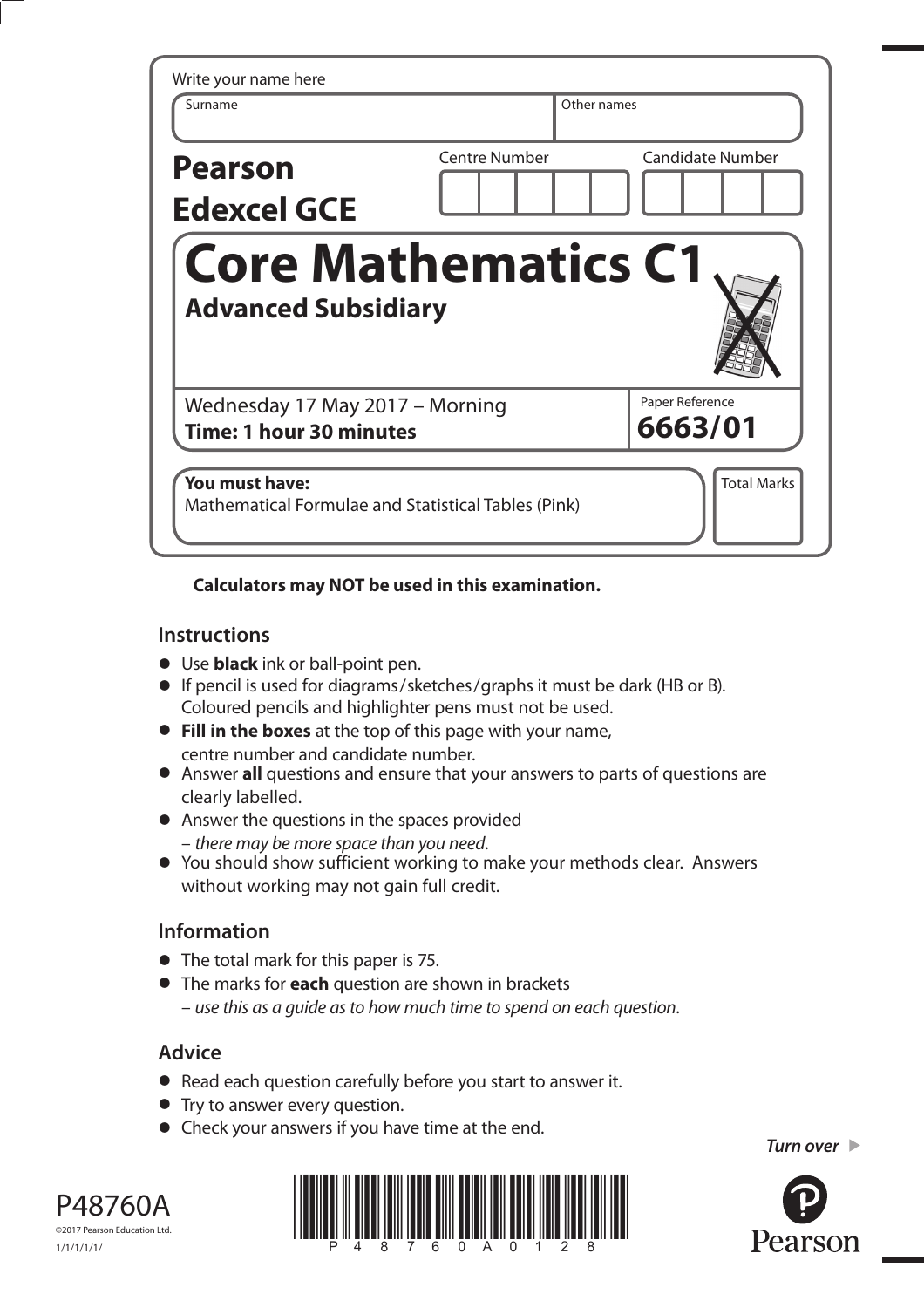Leave blank

DO NOTWRITE IN THIS AREA

**DO NOTWRITE MITHS AREA** 

**DOMOTWRITE MITHIEAREA** 

1. Find

 $\int \left(2x^5 - \frac{1}{4x^3} - 5\right) dx$ 

giving each term in its simplest form.

 $(4)$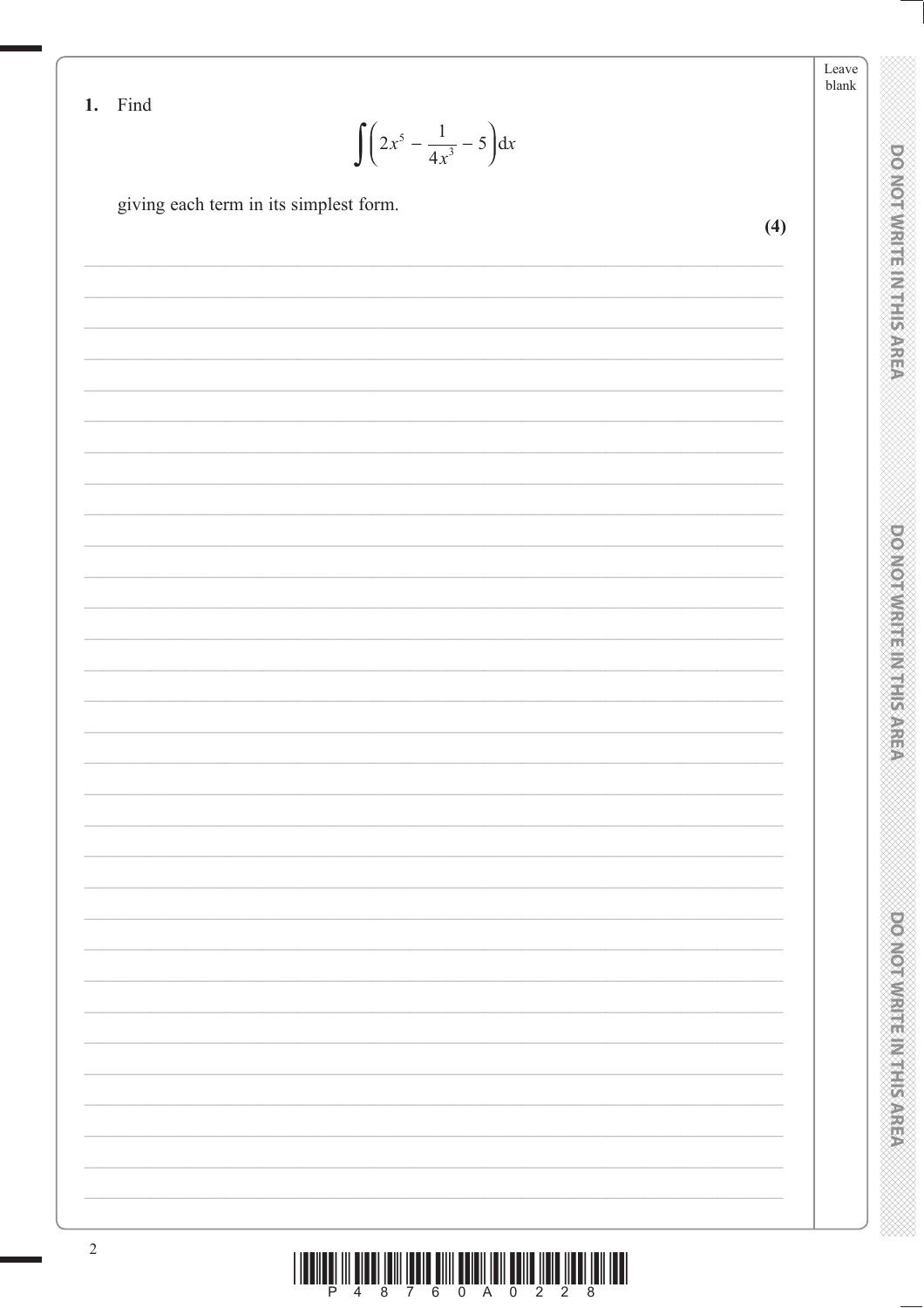| Q1 |  |  |
|----|--|--|
|    |  |  |
|    |  |  |
|    |  |  |
|    |  |  |
|    |  |  |
|    |  |  |
|    |  |  |
|    |  |  |
|    |  |  |
|    |  |  |
|    |  |  |
|    |  |  |
|    |  |  |
|    |  |  |
|    |  |  |
|    |  |  |
|    |  |  |
|    |  |  |
|    |  |  |
|    |  |  |
|    |  |  |
|    |  |  |
|    |  |  |
|    |  |  |
|    |  |  |
|    |  |  |
|    |  |  |
|    |  |  |
|    |  |  |
|    |  |  |

**DOMOTWRITEINTHIS AREA** 

**ASSING THE IN THIS AREA**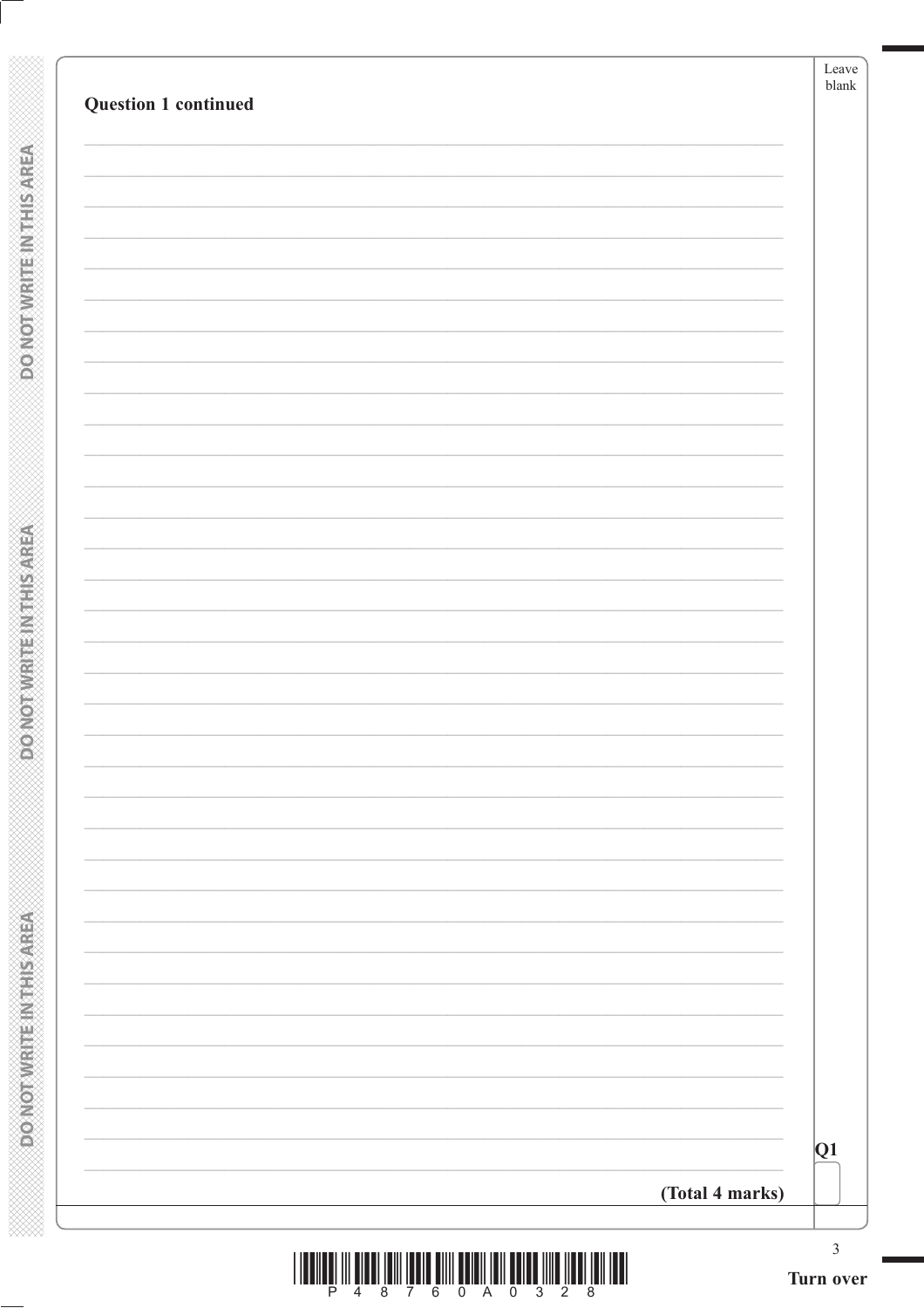Leave blank

**DOMOINMENT HAIR SARRA** 

**DO NOTWRITE IN THIS AREA** 

**DONOINNESS NESS AREA** 

2. Given

$$
y = \sqrt{x} + \frac{4}{\sqrt{x}} + 4, \quad x > 0
$$

 $\frac{\sqrt{x}}{\sqrt{x}}$  find the value of  $\frac{dy}{dx}$  when  $x = 8$ , writing your answer in the form  $a\sqrt{2}$ , where a is a rational number.

 $(5)$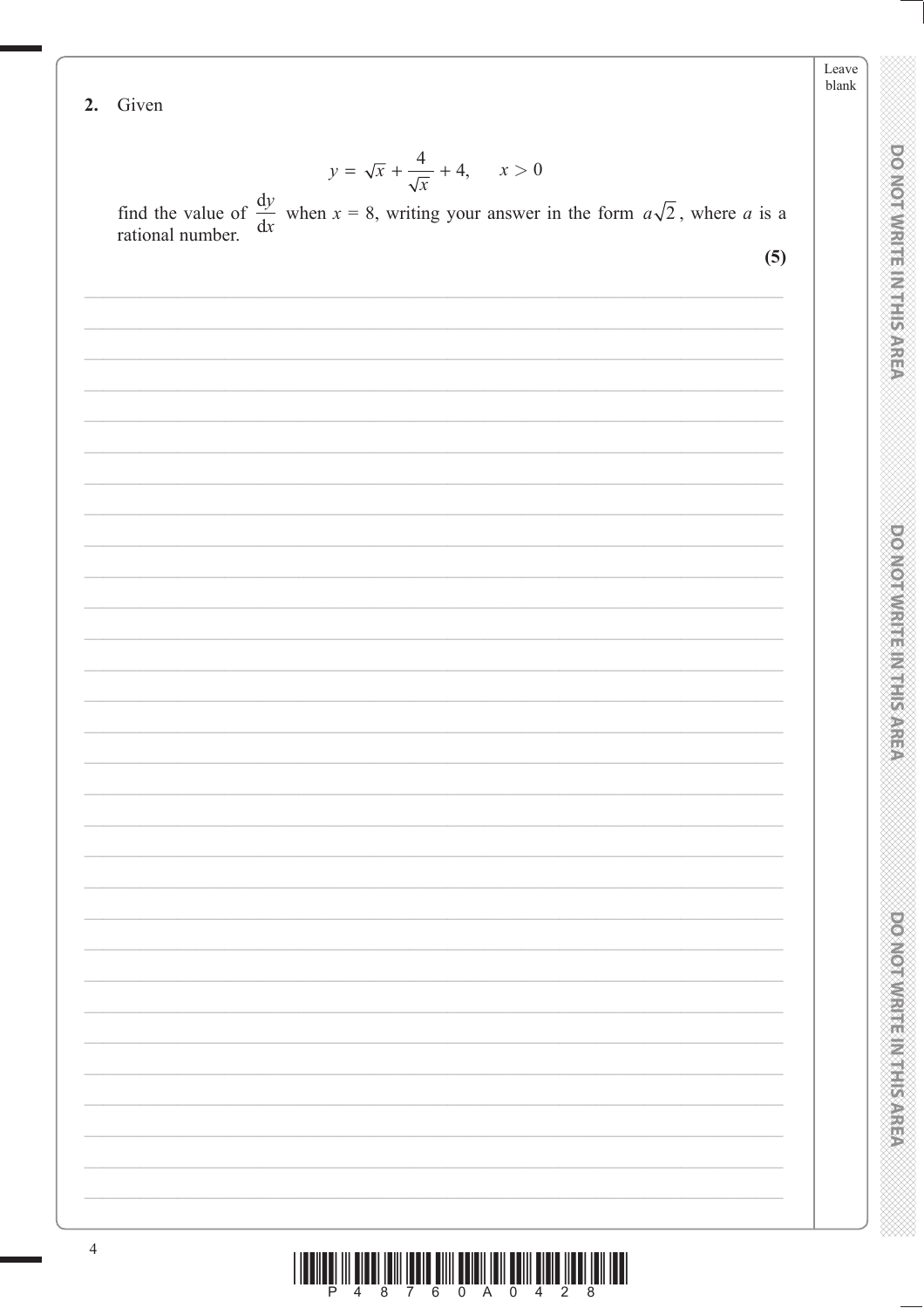| <b>Question 2 continued</b> |                 |
|-----------------------------|-----------------|
|                             |                 |
|                             |                 |
|                             |                 |
|                             |                 |
|                             |                 |
|                             |                 |
|                             |                 |
|                             |                 |
|                             |                 |
|                             |                 |
|                             |                 |
|                             |                 |
|                             |                 |
|                             |                 |
|                             |                 |
|                             |                 |
|                             |                 |
|                             |                 |
|                             |                 |
|                             |                 |
|                             | Q2              |
|                             | (Total 5 marks) |

**DONOTWRITEINTHISAREA** 

**EXECUTIVE IN THE AREA**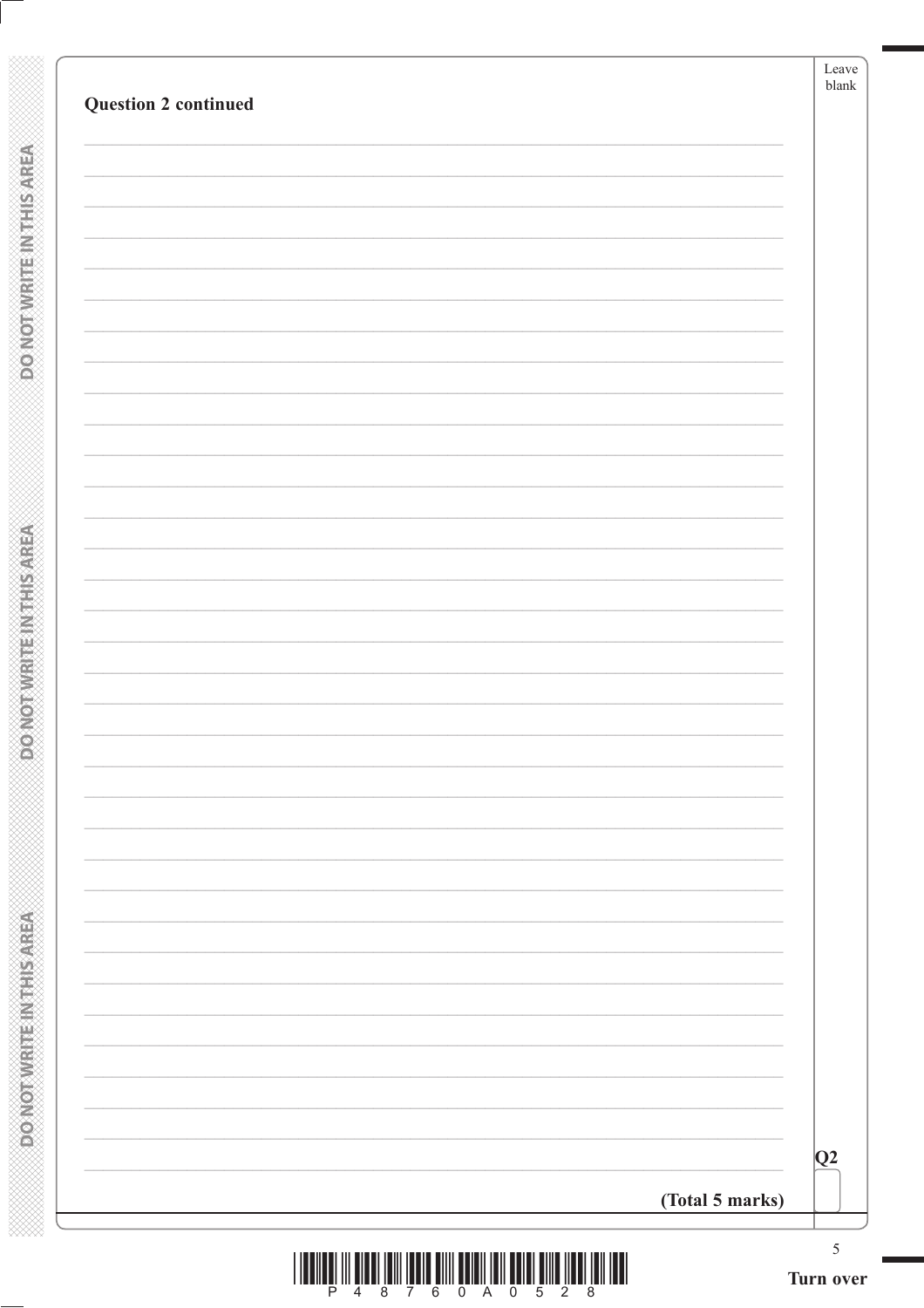A sequence  $a_1, a_2, a_3, \dots$  is defined by  $3.$ 

$$
a_1 = 1
$$
  

$$
a_{n+1} = \frac{k(a_n + 1)}{a_n}, \qquad n \ge 1
$$

where  $k$  is a positive constant.

(a) Write down expressions for  $a_2$  and  $a_3$  in terms of k, giving your answers in their simplest form.

Given that  $\sum_{r=1}^{3} a_r = 10$ 

(b) find an exact value for  $k$ .

 $(3)$ 

 $(3)$ 

**DONOTWRITE INTERAREA** 

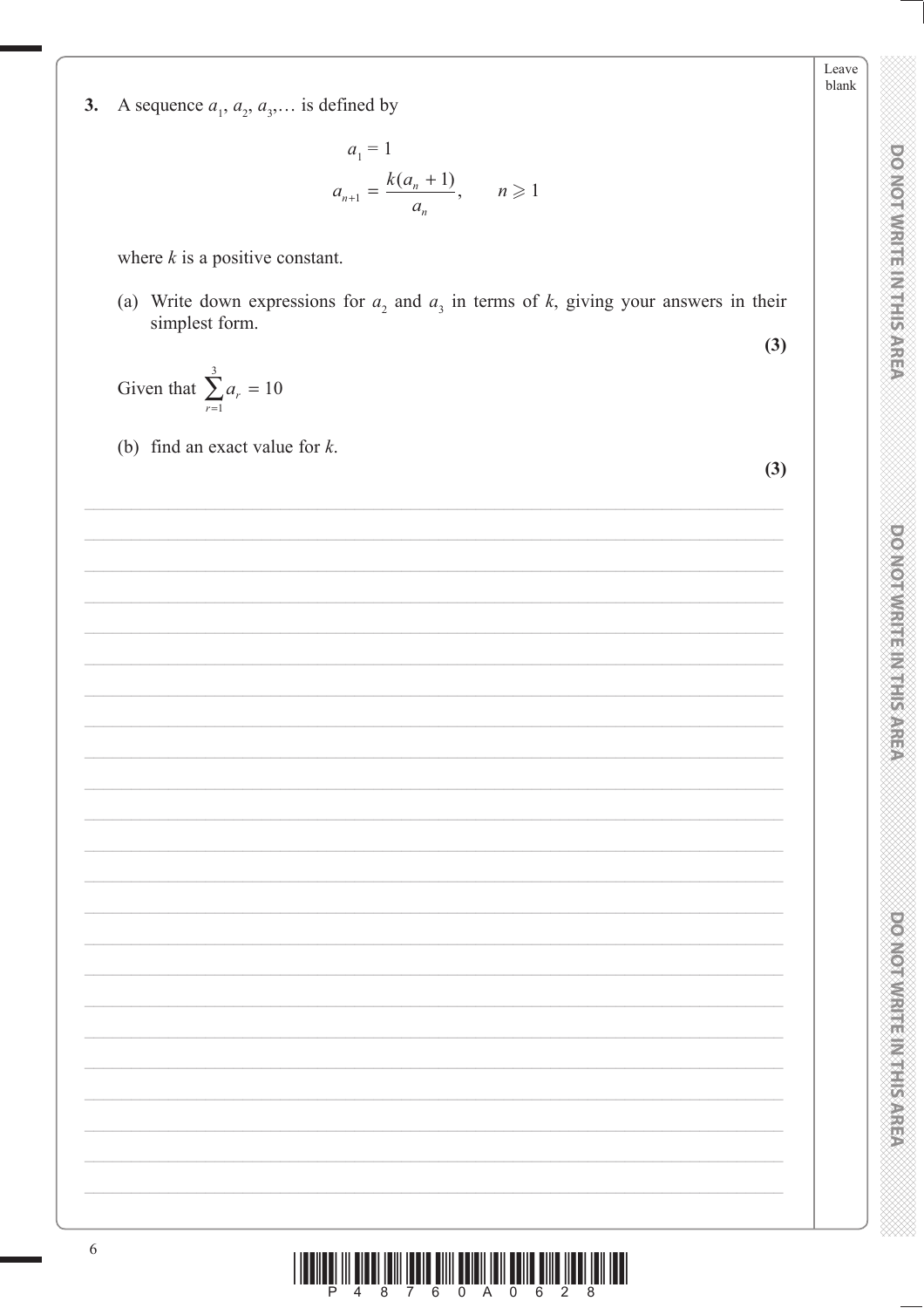| (Total 6 marks)             | Q3    |  |
|-----------------------------|-------|--|
|                             |       |  |
|                             |       |  |
|                             |       |  |
|                             |       |  |
|                             |       |  |
|                             |       |  |
|                             |       |  |
|                             |       |  |
|                             |       |  |
|                             |       |  |
|                             |       |  |
|                             |       |  |
|                             |       |  |
|                             |       |  |
| <b>Question 3 continued</b> | blank |  |

**DONOTWRITEINTHISAREA** 

**DONOTWRITEIN THIS AREA**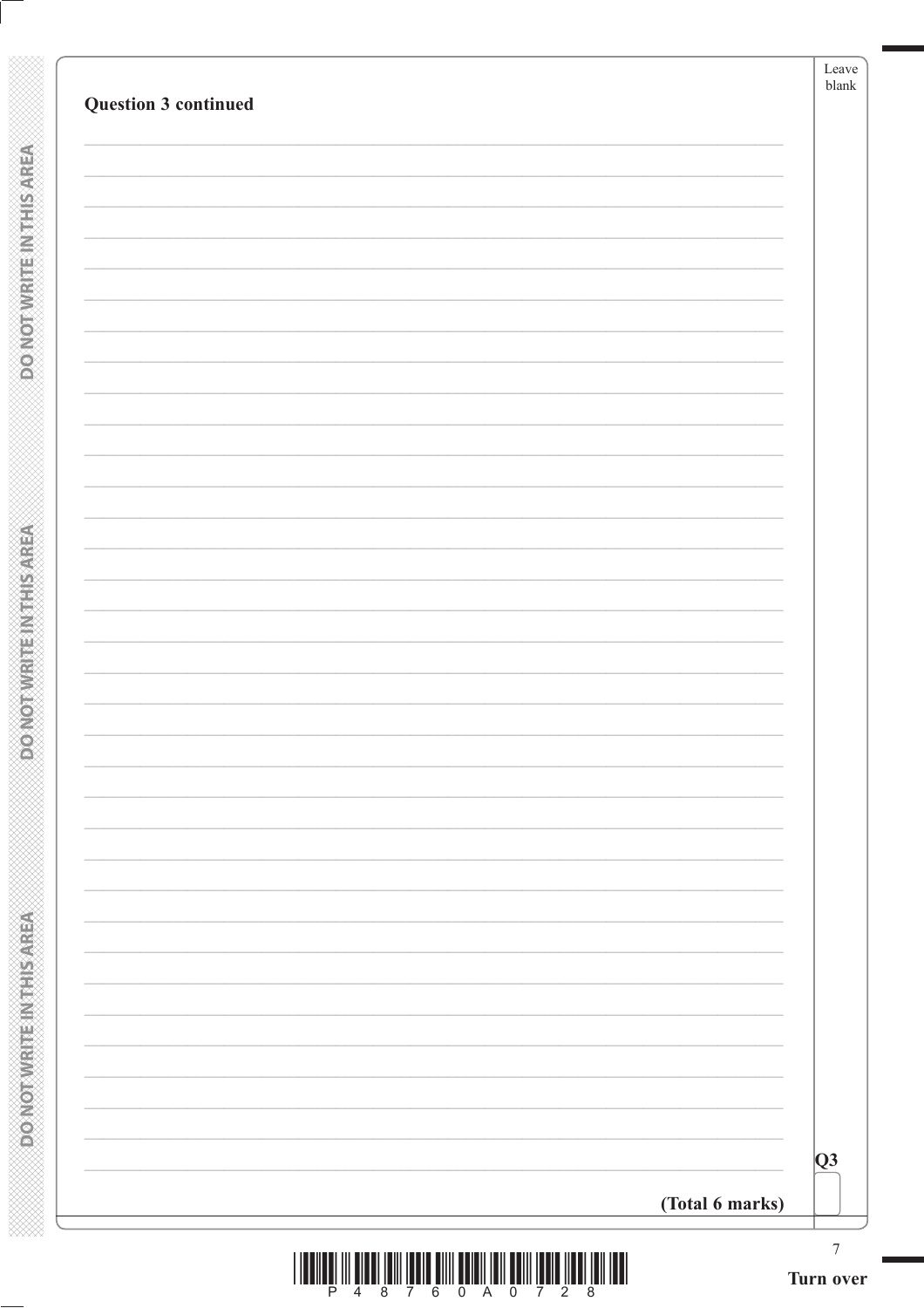- $\overline{4}$ . A company, which is making 140 bicycles each week, plans to increase its production. The number of bicycles produced is to be increased by  $d$  each week, starting from 140 in week 1, to  $140 + d$  in week 2, to  $140 + 2d$  in week 3 and so on, until the company is producing 206 in week 12.
	- (a) Find the value of  $d$ .

After week 12 the company plans to continue making 206 bicycles each week.

(b) Find the total number of bicycles that would be made in the first 52 weeks starting from and including week 1.

 $(5)$ 

 $(2)$ 

Leave blank

**DONOINMRIFE INTERAREA**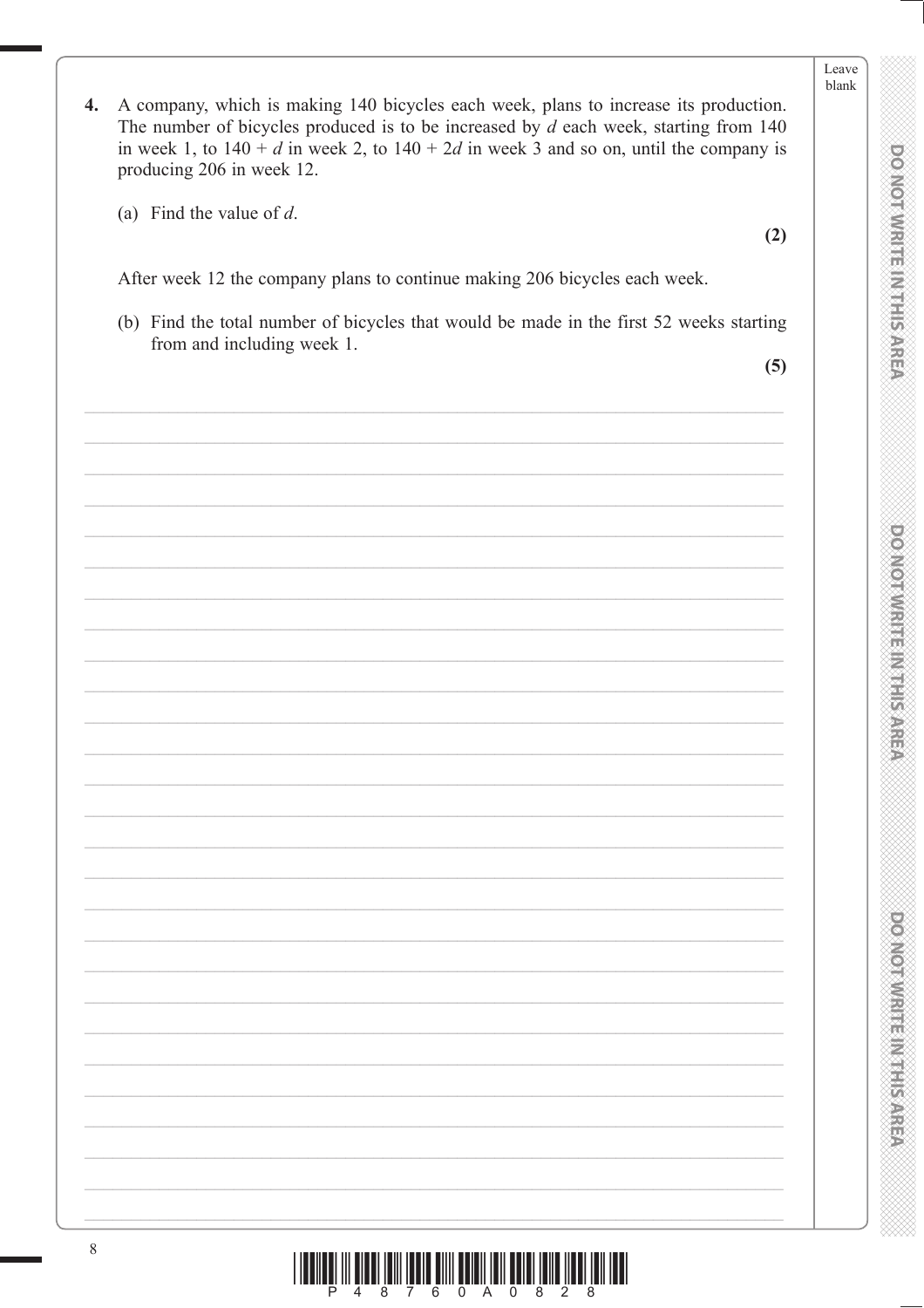| <b>Question 4 continued</b> |                 | Leave<br>$\ensuremath{\textrm{blank}}$ |
|-----------------------------|-----------------|----------------------------------------|
|                             |                 |                                        |
|                             |                 |                                        |
|                             |                 |                                        |
|                             |                 |                                        |
|                             |                 |                                        |
|                             |                 |                                        |
|                             |                 |                                        |
|                             |                 |                                        |
|                             |                 |                                        |
|                             |                 |                                        |
|                             |                 |                                        |
|                             |                 |                                        |
|                             |                 |                                        |
|                             |                 |                                        |
|                             |                 |                                        |
|                             |                 |                                        |
|                             |                 |                                        |
|                             |                 |                                        |
|                             |                 |                                        |
|                             |                 |                                        |
|                             |                 |                                        |
|                             |                 |                                        |
|                             |                 |                                        |
|                             |                 |                                        |
|                             |                 |                                        |
|                             |                 |                                        |
|                             |                 |                                        |
|                             |                 |                                        |
|                             |                 | Q4                                     |
|                             |                 |                                        |
|                             | (Total 7 marks) |                                        |

**DONOTWRITEINTHISAREA** 

**DONOTWRITEIN THIS AREA**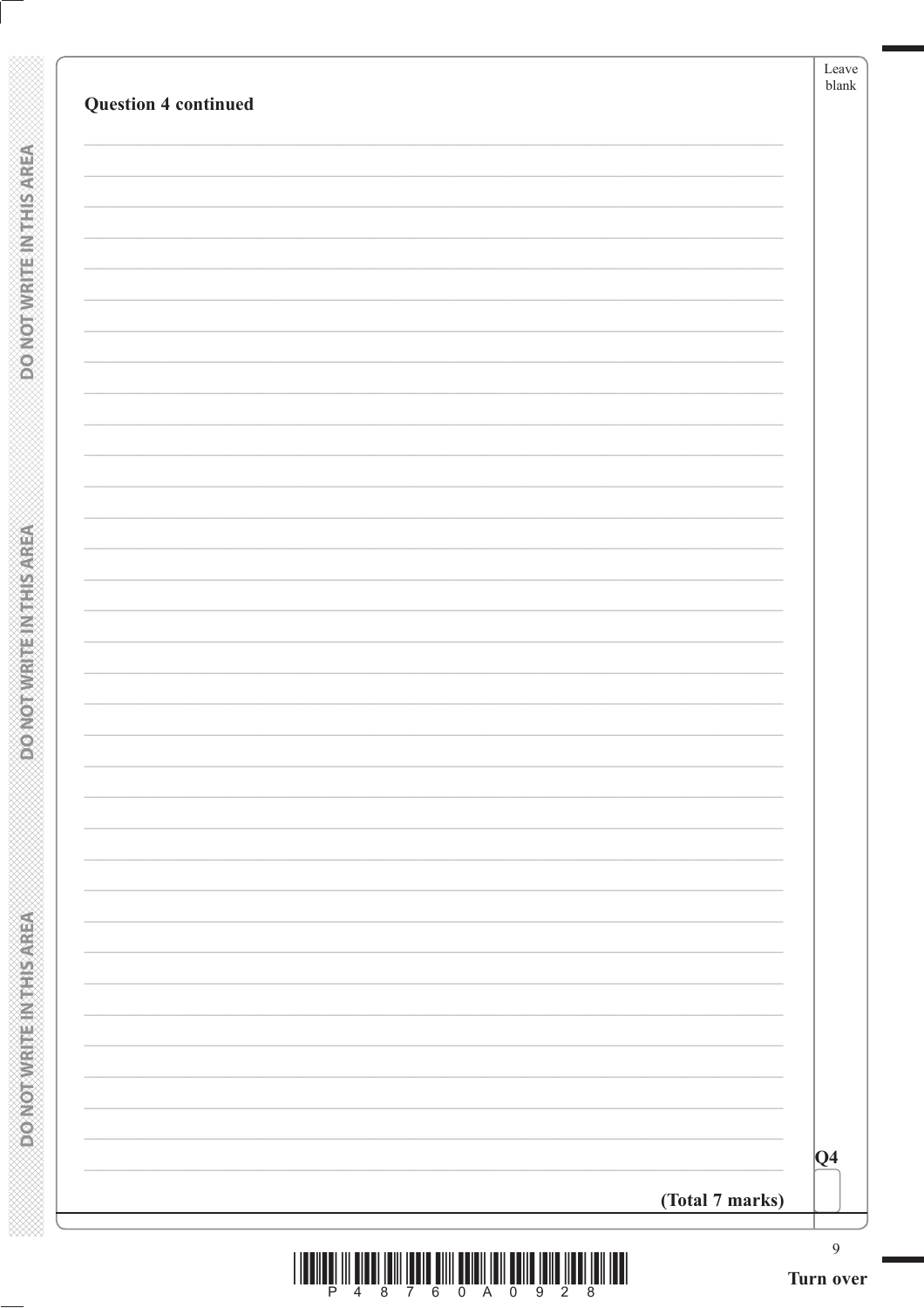5.

### $f(x) = x^2 - 8x + 19$

(a) Express  $f(x)$  in the form  $(x + a)^2 + b$ , where a and b are constants.

 $(2)$ 

Leave blank

**DONOINMRIFE INTERAREA** 

**DOMOTIVIRIENT REPARER** 

DO NOTIVIERINTE IS AREA

The curve C with equation  $y = f(x)$  crosses the y-axis at the point P and has a minimum point at the point  $Q$ .

(b) Sketch the graph of  $C$  showing the coordinates of point  $P$  and the coordinates of point  $Q$ .

 $(3)$ 

(c) Find the distance  $PQ$ , writing your answer as a simplified surd.

 $(3)$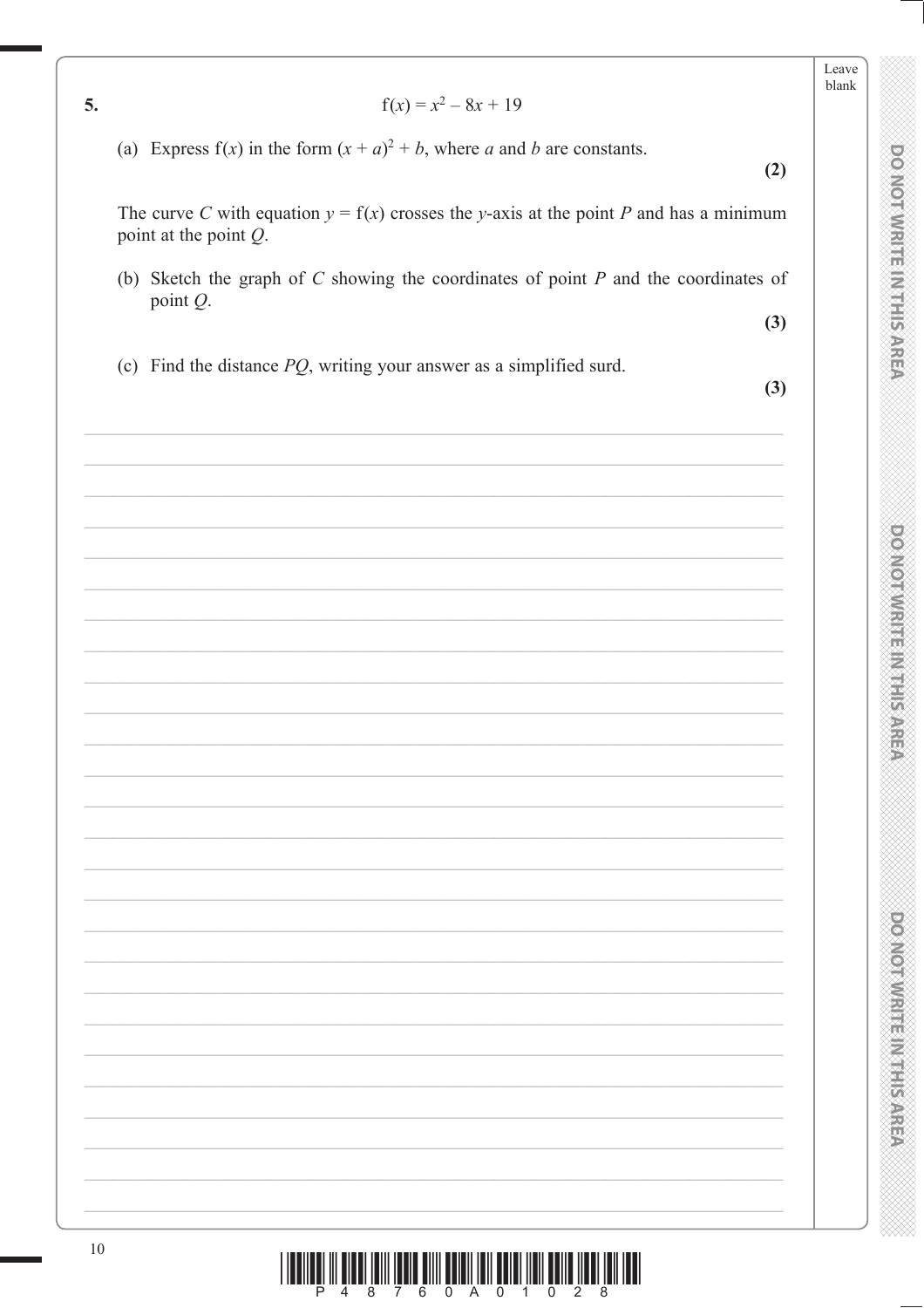# **Question 5 continued**

| <u> I III Martin Martin Martin Martin Martin Martin Martin Martin Martin Martin Martin Martin Martin Martin Marti</u> |                         |  |  |  |  |  |  |
|-----------------------------------------------------------------------------------------------------------------------|-------------------------|--|--|--|--|--|--|
|                                                                                                                       | P 4 8 7 6 0 A 0 1 1 2 8 |  |  |  |  |  |  |

 $\overline{\overline{Q5}}$ 

(Total 8 marks)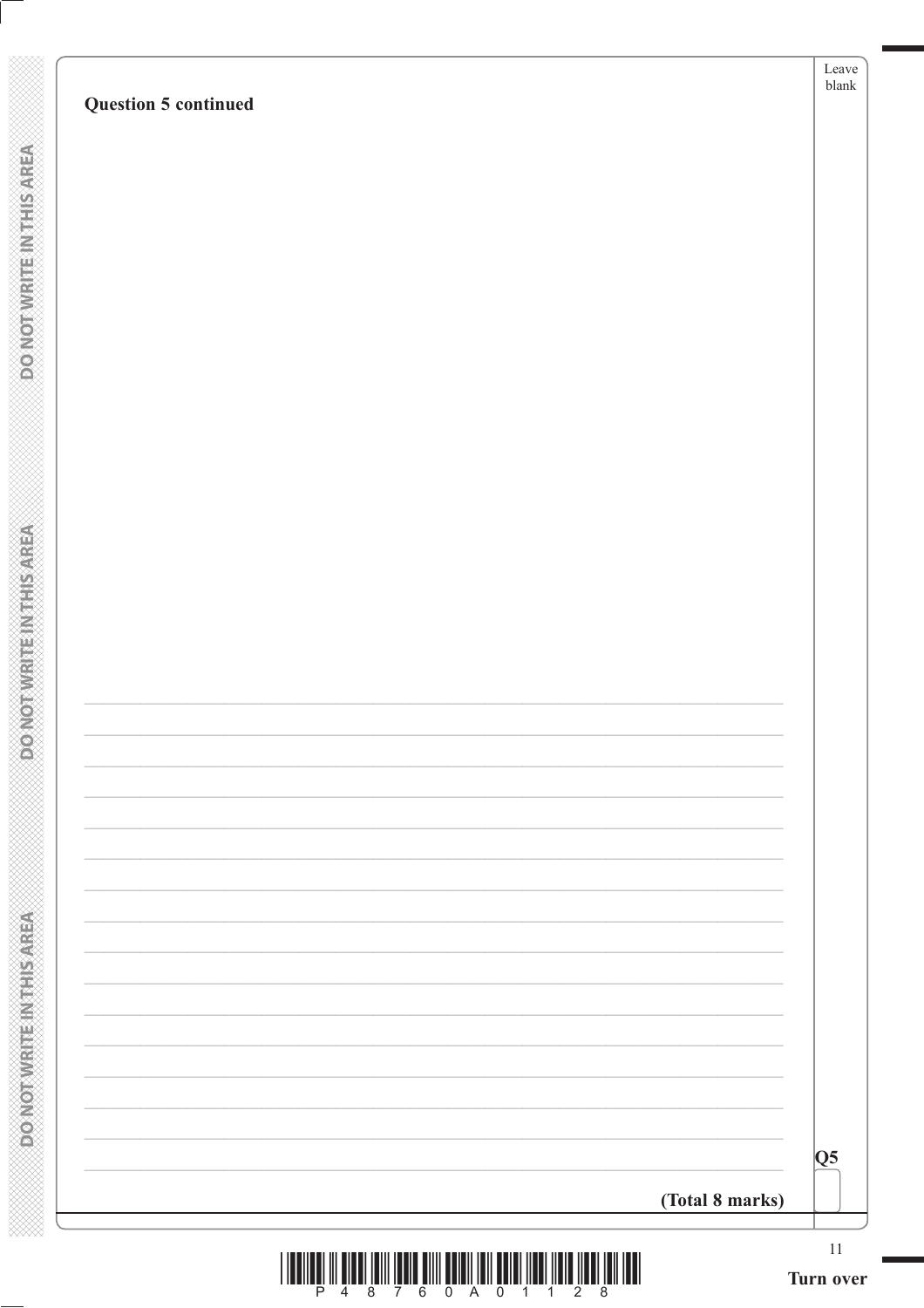| (a) Given $y = 2^x$ , show that<br>6. |                                                                                              | blank                            |
|---------------------------------------|----------------------------------------------------------------------------------------------|----------------------------------|
|                                       | $2^{2x+1} - 17(2^x) + 8 = 0$                                                                 |                                  |
|                                       | can be written in the form                                                                   |                                  |
|                                       | $2y^2 - 17y + 8 = 0$                                                                         | portorWithreman System           |
|                                       |                                                                                              | (2)                              |
| (b) Hence solve                       |                                                                                              |                                  |
|                                       | $2^{2x+1} - 17(2^x) + 8 = 0$                                                                 | (4)                              |
|                                       |                                                                                              |                                  |
|                                       |                                                                                              |                                  |
|                                       |                                                                                              |                                  |
|                                       |                                                                                              |                                  |
|                                       |                                                                                              | <b>DOMORAWRING MARKET STREET</b> |
|                                       |                                                                                              |                                  |
|                                       |                                                                                              |                                  |
|                                       |                                                                                              |                                  |
|                                       |                                                                                              |                                  |
|                                       |                                                                                              |                                  |
|                                       |                                                                                              |                                  |
|                                       |                                                                                              |                                  |
|                                       |                                                                                              |                                  |
|                                       |                                                                                              |                                  |
|                                       |                                                                                              |                                  |
|                                       |                                                                                              |                                  |
|                                       |                                                                                              | <b>DO NORMAL REPORT SYSTEM</b>   |
|                                       |                                                                                              |                                  |
|                                       |                                                                                              |                                  |
|                                       |                                                                                              |                                  |
| 12                                    | <u> I ISOIIEN III OINN INII INNIN MIII OOISI INII OOISI IIDIO IIDIO IIDIO IIDII INII IND</u> |                                  |

Leave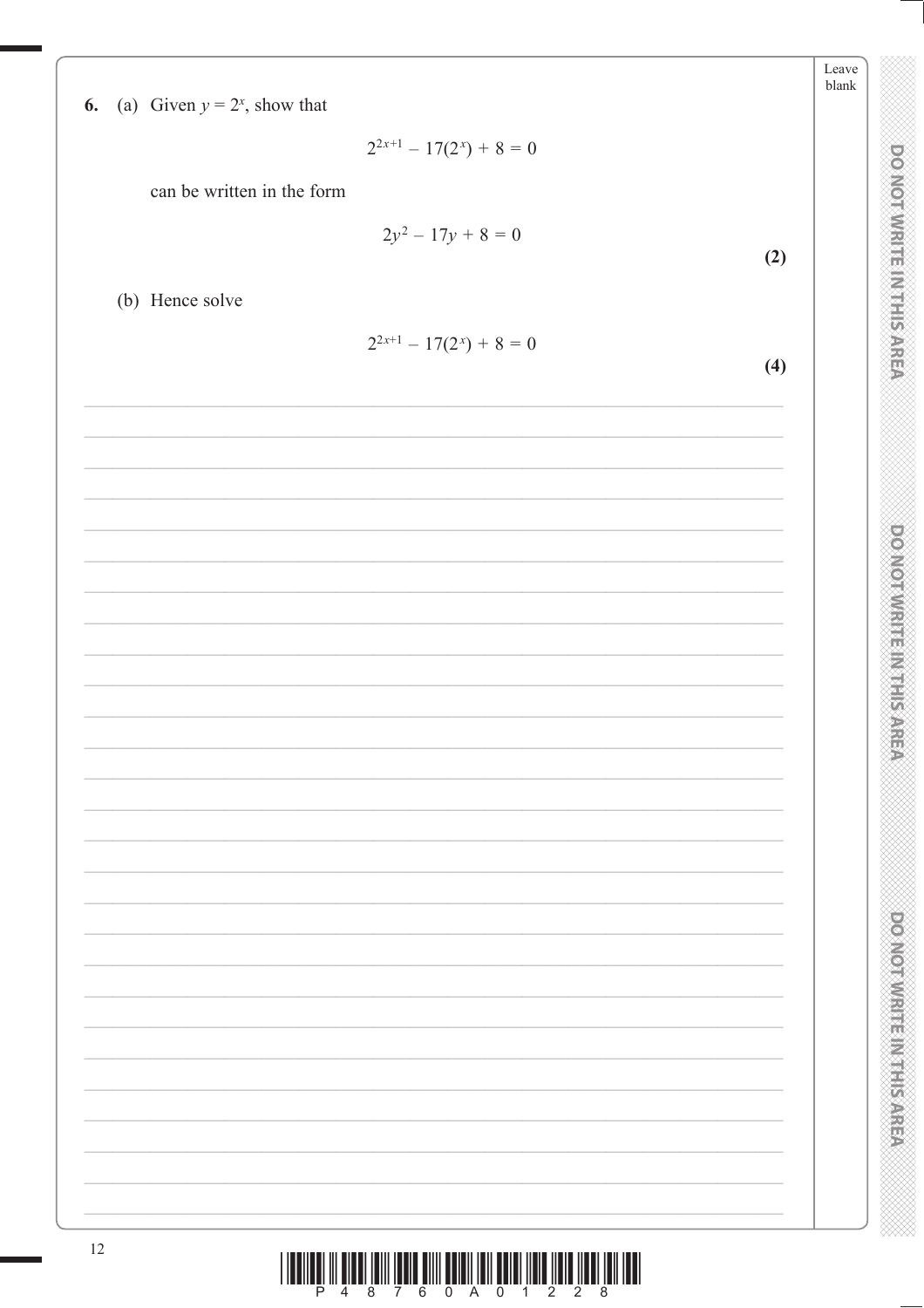| Question 6 continued | Leave<br>blank |
|----------------------|----------------|
|                      |                |
|                      |                |
|                      |                |
|                      |                |
|                      |                |
|                      |                |
|                      |                |
|                      |                |
|                      |                |
|                      |                |
|                      |                |
|                      |                |
|                      |                |
|                      |                |
|                      |                |
|                      |                |
|                      | Q6             |
| (Total 6 marks)      |                |

**DOMOTWRITEINTHIS AREA** 

**DONOTWRITEIN THIS AREA**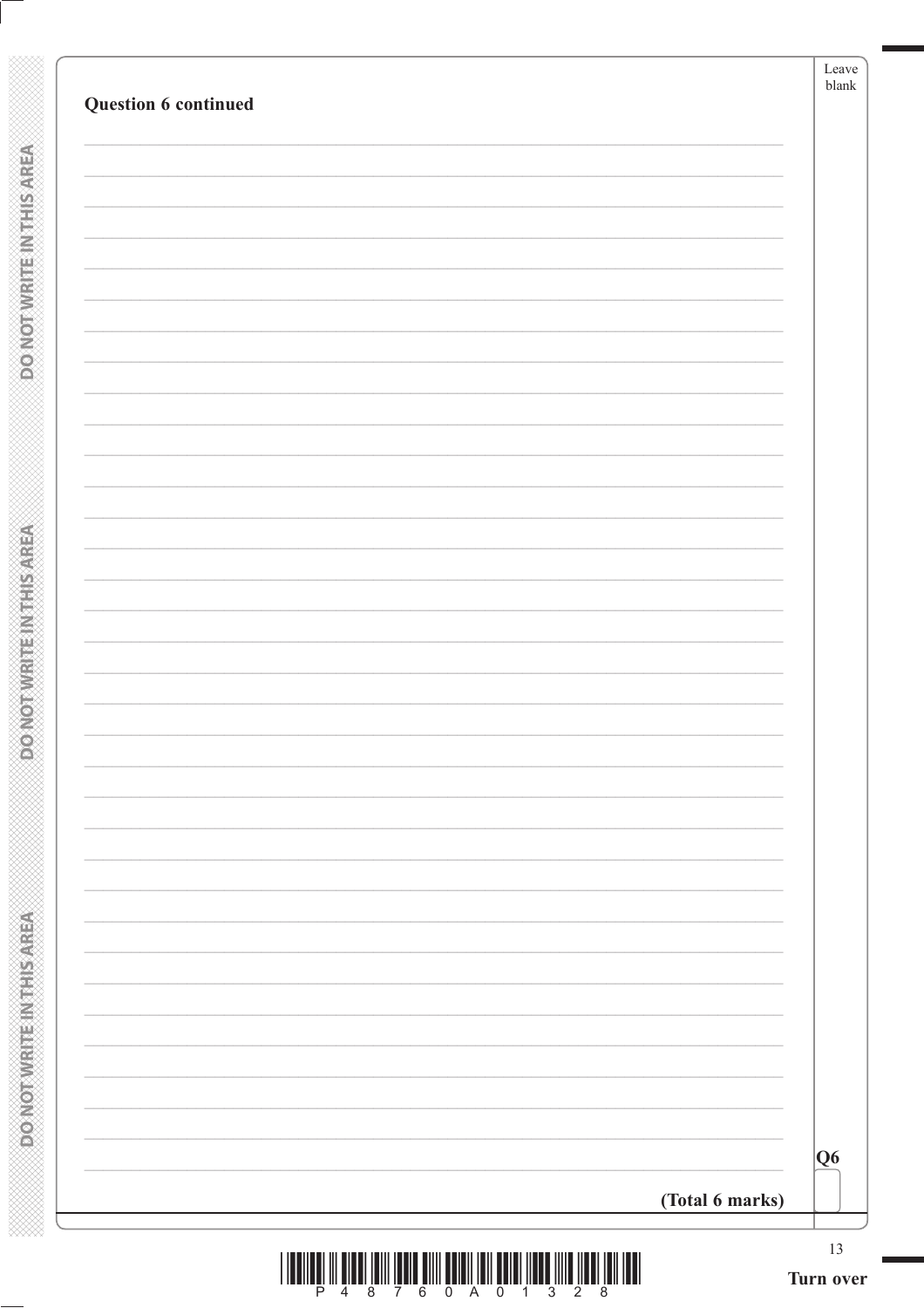The curve C has equation  $y = f(x)$ ,  $x > 0$ , where 7.

$$
f'(x) = 30 + \frac{6 - 5x^2}{\sqrt{x}}
$$

Given that the point  $P(4, -8)$  lies on C,

(a) find the equation of the tangent to C at P, giving your answer in the form  $y = mx + c$ , where  $m$  and  $c$  are constants.

 $(4)$ 

(b) Find  $f(x)$ , giving each term in its simplest form.

 $(5)$ 

**DOMOTWIRTE INTHIS AREA** 

 $\begin{array}{c} \text{if} \ \text{if} \ \text{if} \ \text{if} \ \text{if} \ \text{if} \ \text{if} \ \text{if} \ \text{if} \ \text{if} \ \text{if} \ \text{if} \ \text{if} \ \text{if} \ \text{if} \ \text{if} \ \text{if} \ \text{if} \ \text{if} \ \text{if} \ \text{if} \ \text{if} \ \text{if} \ \text{if} \ \text{if} \ \text{if} \ \text{if} \ \text{if} \ \text{if} \ \text{if} \ \text{if} \ \text{if} \ \text{if} \ \text{if} \ \text{if} \ \text{$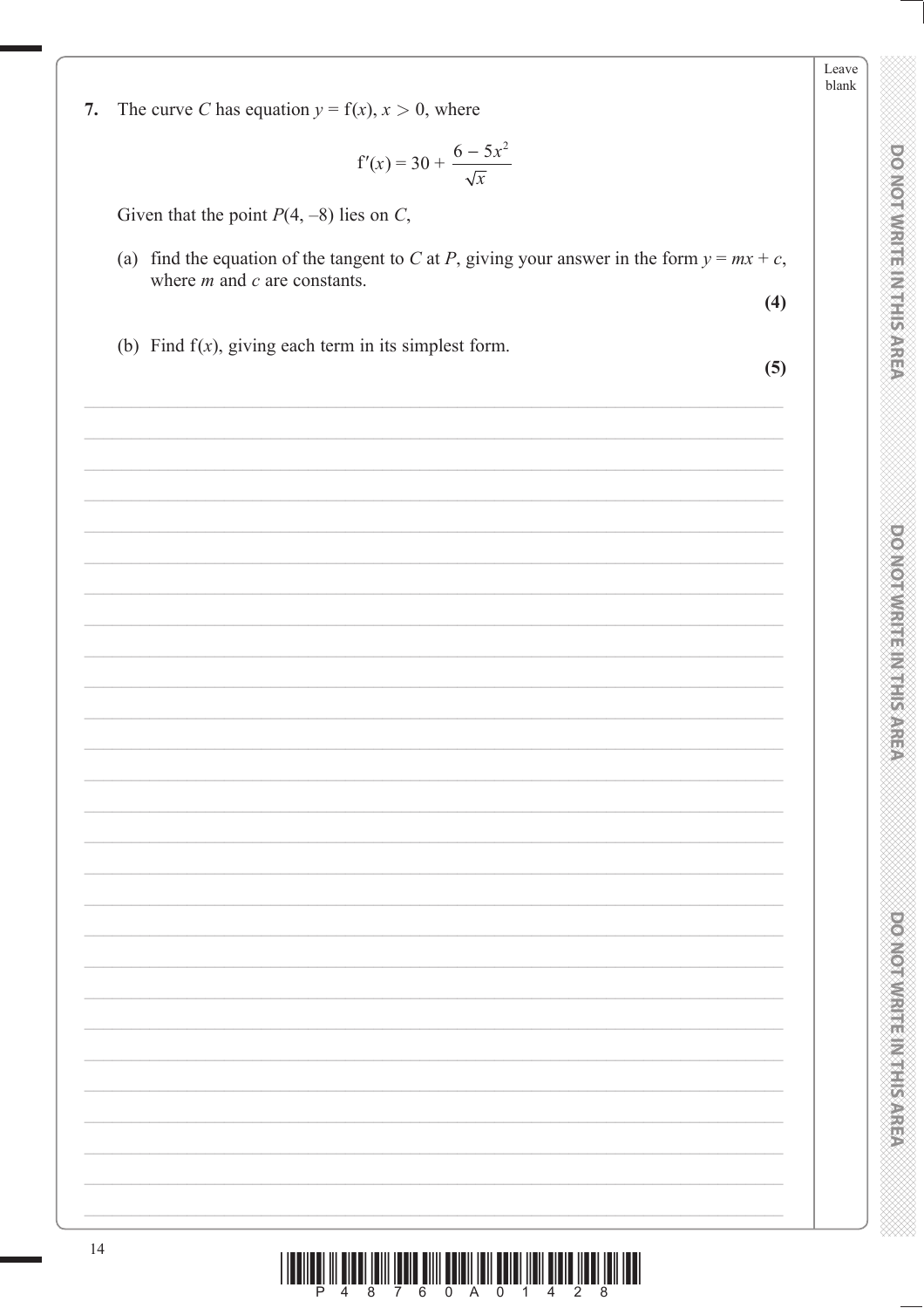| (Total 9 marks)             | $ {\mathrm Q}7$ |
|-----------------------------|-----------------|
|                             |                 |
|                             |                 |
|                             |                 |
|                             |                 |
|                             |                 |
|                             |                 |
|                             |                 |
|                             |                 |
|                             |                 |
|                             |                 |
|                             |                 |
|                             |                 |
|                             |                 |
|                             |                 |
|                             |                 |
|                             |                 |
|                             |                 |
| <b>Question 7 continued</b> |                 |

**DOMOTWRITEINTHIS AREA** 

**ASBASELT METERNALOOD**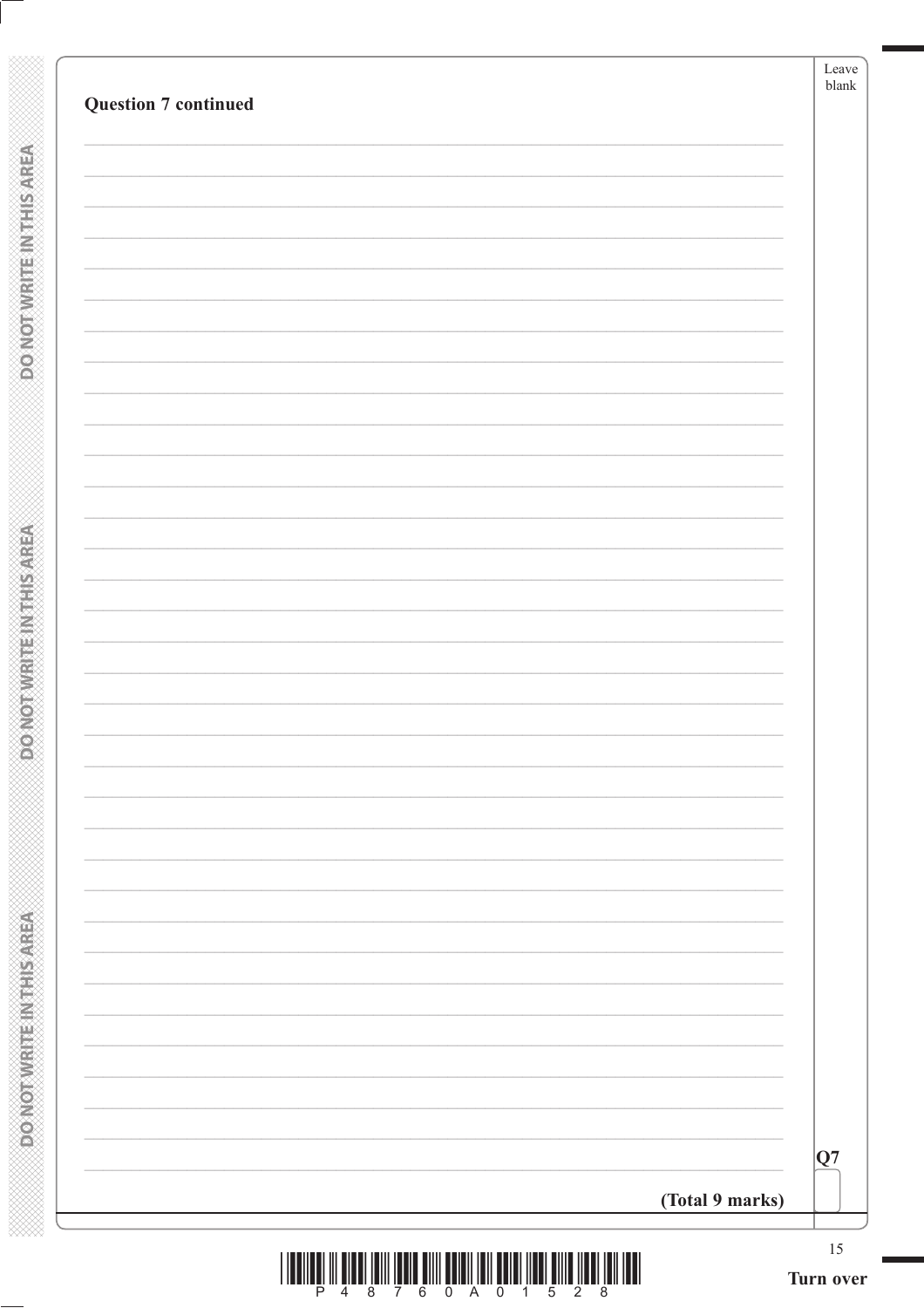Leave blank



The straight line  $l_1$ , shown in Figure 1, has equation  $5y = 4x + 10$ 

The point P with x coordinate 5 lies on  $l_1$ 

The straight line  $l_2$  is perpendicular to  $l_1$  and passes through P.

(a) Find an equation for  $l_1$ , writing your answer in the form  $ax + by + c = 0$  where a, b and  $c$  are integers.  $(4)$ 

The lines  $l_1$  and  $l_2$  cut the x-axis at the points S and T respectively, as shown in Figure 1.

(b) Calculate the area of triangle SPT.

 $(4)$ 

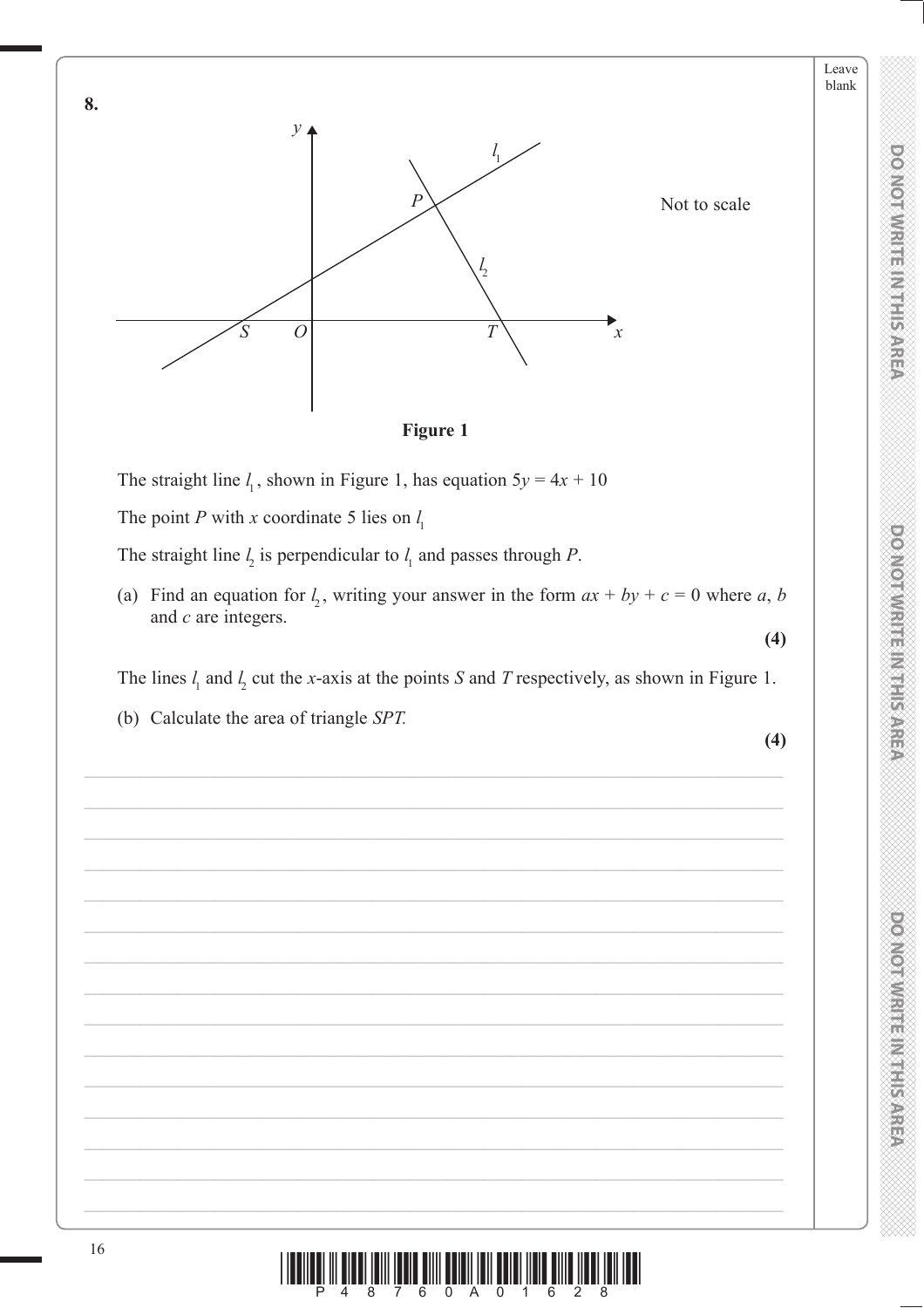| <b>Question 8 continued</b> | Leave<br>$b$ lank |
|-----------------------------|-------------------|
|                             |                   |
|                             |                   |
|                             |                   |
|                             |                   |
|                             |                   |
|                             |                   |
|                             |                   |
|                             |                   |
|                             |                   |
|                             |                   |
|                             |                   |
|                             |                   |
|                             |                   |
|                             |                   |
|                             |                   |
|                             |                   |
|                             |                   |
|                             |                   |
|                             |                   |
|                             |                   |
|                             |                   |
|                             |                   |
|                             |                   |
|                             |                   |
|                             |                   |
|                             |                   |
|                             |                   |
|                             |                   |
|                             |                   |
|                             |                   |
|                             |                   |
|                             |                   |
|                             |                   |
|                             |                   |
|                             |                   |
|                             |                   |
|                             |                   |
|                             |                   |
|                             |                   |
|                             |                   |

**DOMOTWRITEINTHIS AREA** 

**ASSING THE IN THIS AREA**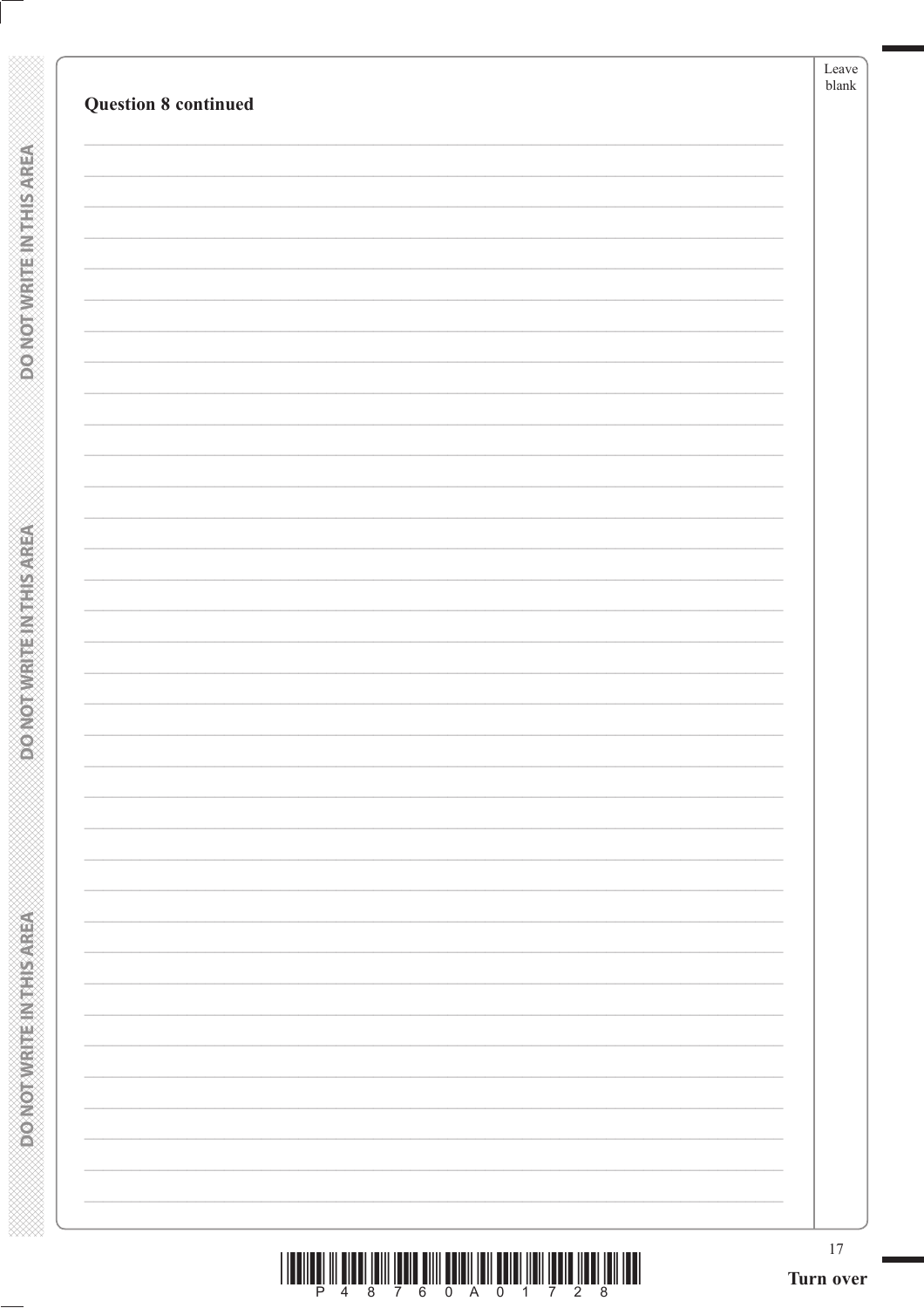| <b>Question 8 continued</b> | Leave<br>$b$ lank |                                |
|-----------------------------|-------------------|--------------------------------|
|                             |                   |                                |
|                             |                   |                                |
|                             |                   | ponomnique muticane            |
|                             |                   |                                |
|                             |                   |                                |
|                             |                   |                                |
|                             |                   |                                |
|                             |                   |                                |
|                             |                   |                                |
|                             |                   |                                |
|                             |                   |                                |
|                             |                   |                                |
|                             |                   | <b>PONDANT LE REGISTRATION</b> |
|                             |                   |                                |
|                             |                   |                                |
|                             |                   |                                |
|                             |                   |                                |
|                             |                   |                                |
|                             |                   |                                |
|                             |                   |                                |
|                             |                   |                                |
|                             |                   |                                |
|                             |                   |                                |
|                             |                   |                                |
|                             |                   |                                |
|                             |                   |                                |
|                             |                   |                                |
|                             |                   |                                |
|                             |                   | <b>PONOVICIAL REPORTS/AREA</b> |
|                             |                   |                                |
|                             |                   |                                |
|                             |                   |                                |
| $18\,$                      |                   |                                |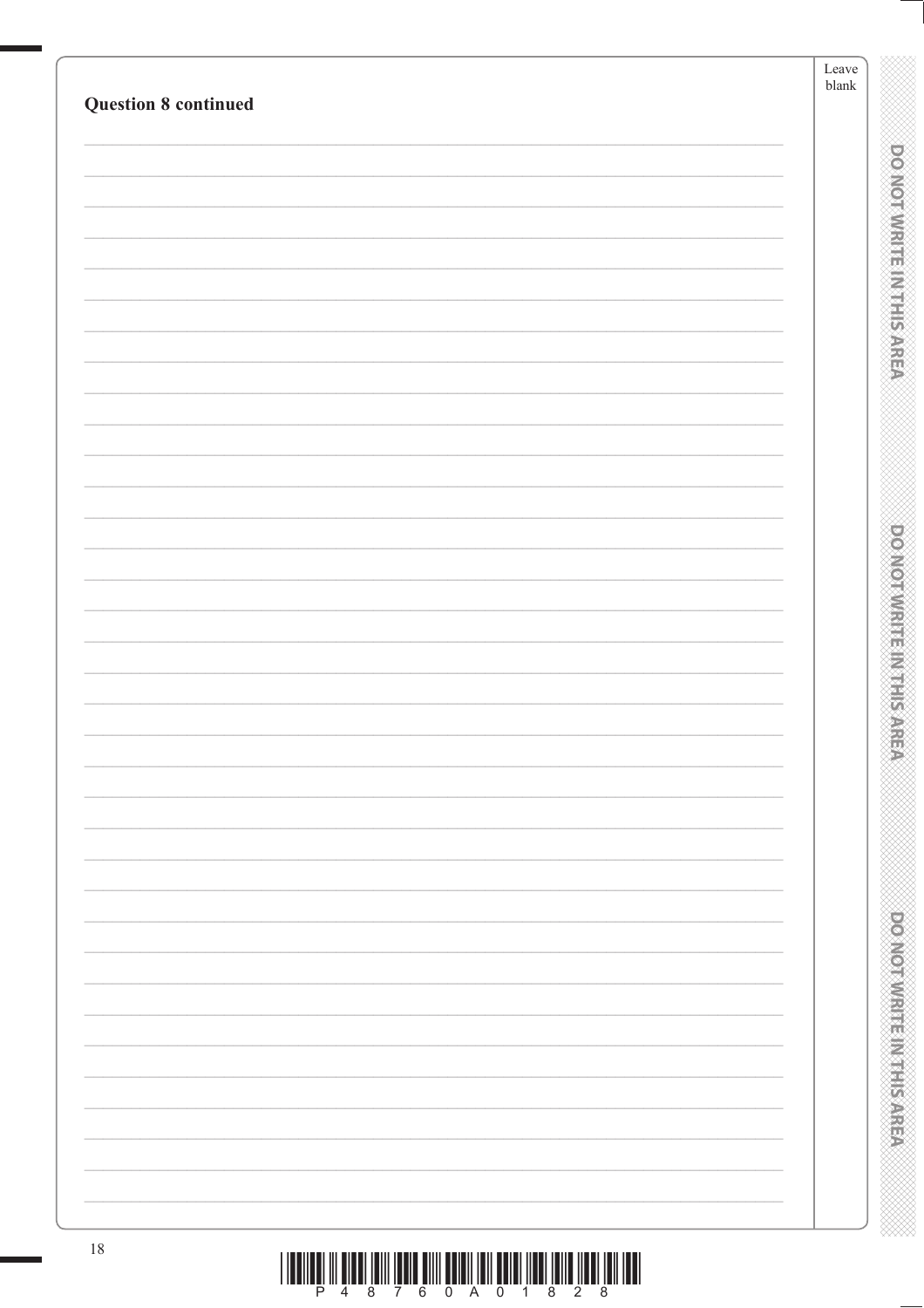| <b>Question 8 continued</b> | Leave<br>blank  |
|-----------------------------|-----------------|
|                             |                 |
|                             |                 |
|                             |                 |
|                             |                 |
|                             |                 |
|                             |                 |
|                             |                 |
|                             |                 |
|                             |                 |
|                             |                 |
|                             |                 |
|                             |                 |
|                             |                 |
|                             |                 |
|                             |                 |
|                             |                 |
|                             | Q8              |
|                             | (Total 8 marks) |

**DOMOTWRITEINTHIS AREA** 

**DONOTWATE IN THIS AREA**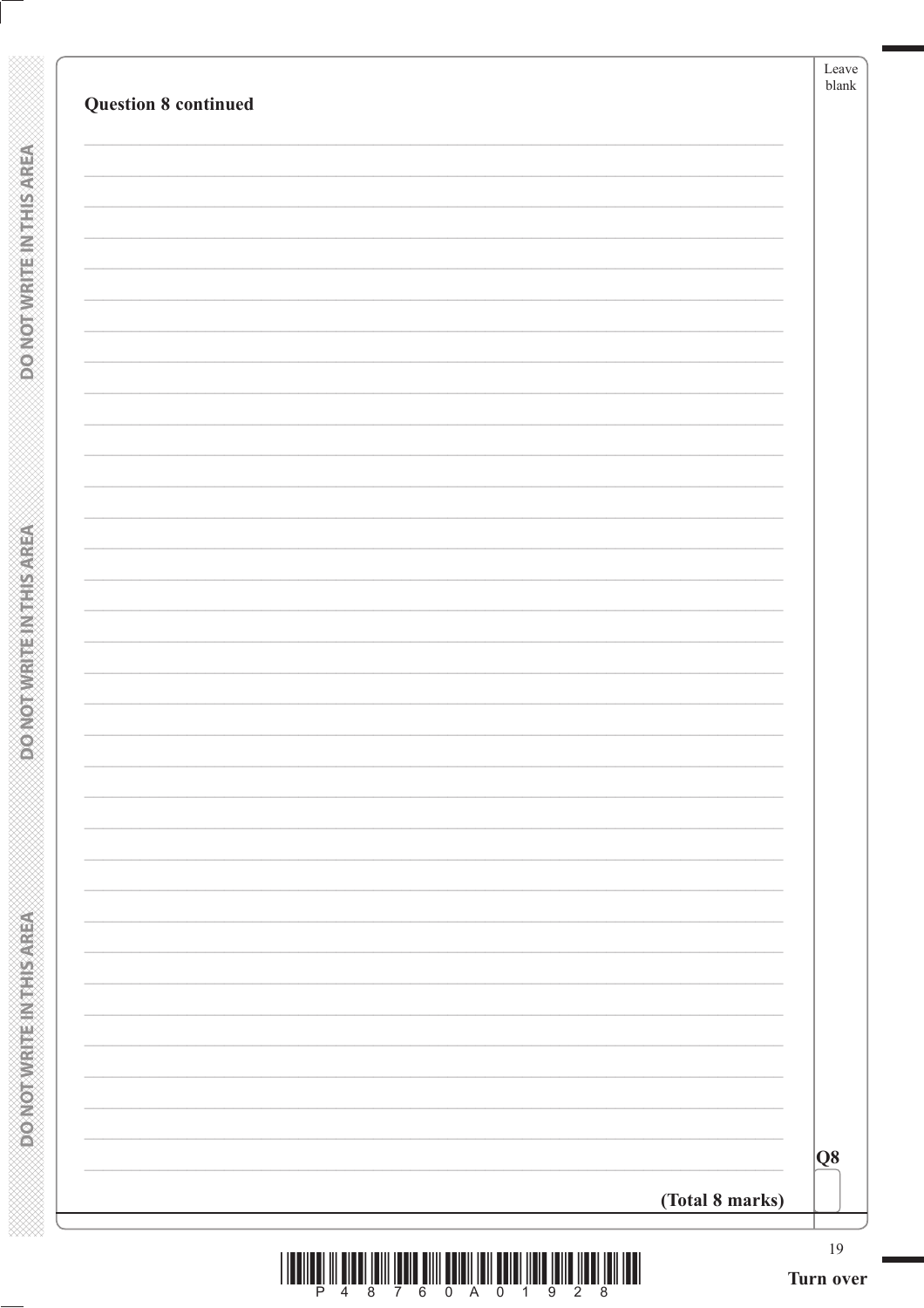Leave blank

- (i)  $y = -3x + c$ , where *c* is a positive constant,
- (ii)  $y = \frac{1}{x} + 5$

 On each sketch show the coordinates of any point at which the graph crosses the *y*-axis and the equation of any horizontal asymptote.

**(4)**

Given that  $y = -3x + c$ , where *c* is a positive constant, meets the curve  $y = \frac{1}{x} + 5$  at two distinct points,

- (b) show that  $(5 c)^2 > 12$
- (c) Hence find the range of possible values for *c*.

**(4)**

**(3)**

**DO NOT WRITE IN THIS AREA DO NOT WRITE IN THIS AREA DO NOT WRITE IN THIS AREA DO NOT WRITE IN THIS AREA DO NOT WRITE IN THIS AREA DO NOT WRITE IN THE AREA DO NOT WRITE IN THE AREA DO NOT WRITE IN THIS AREA DO NOT WRITE IN** 

**DO MORWRITE MITHIS AREA** 

**DO NOTWRITEIN THIS AREA** 

**DOMOTWIRTE INTHIS AREA**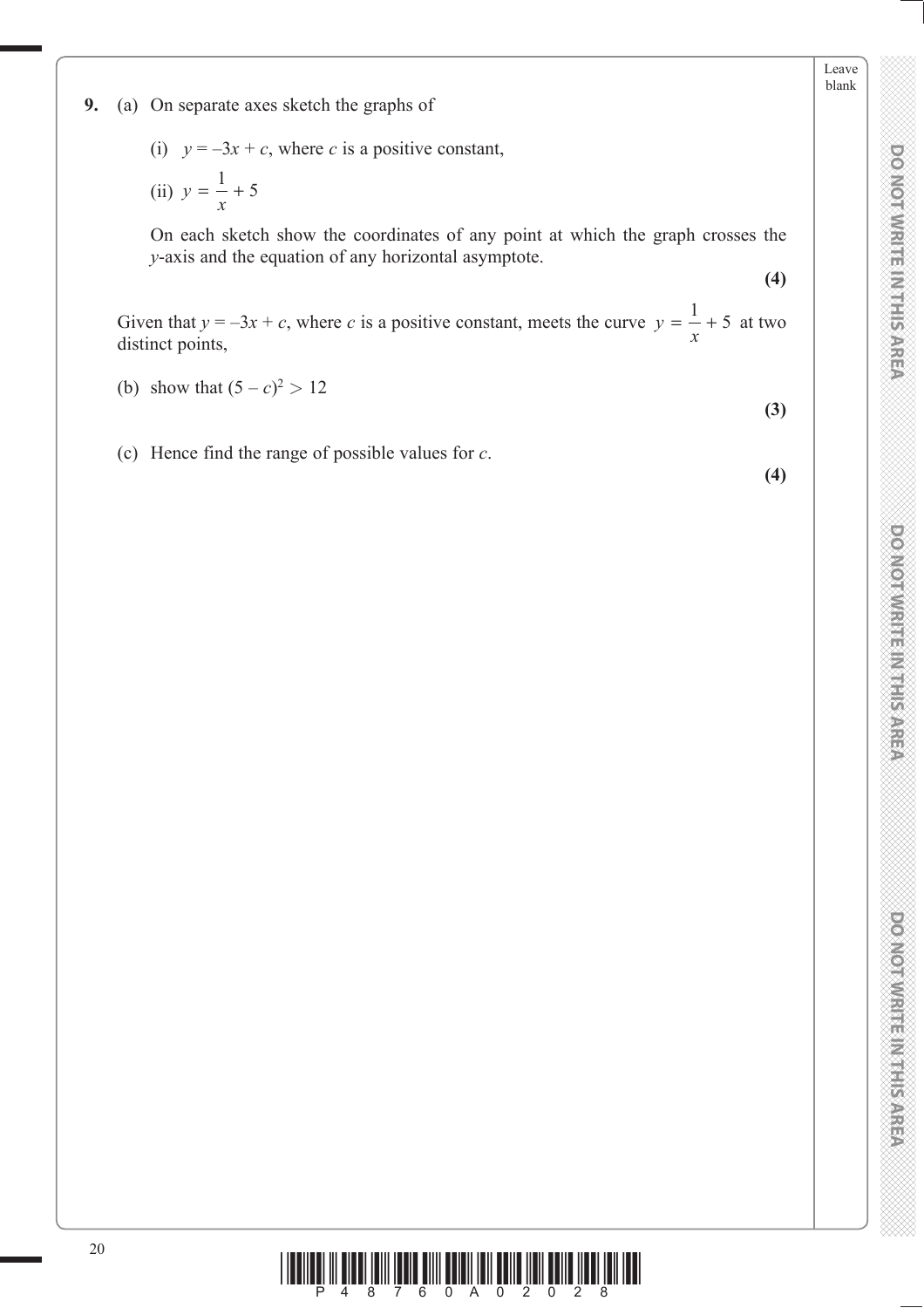|  |        |  | Ê |  |  |
|--|--------|--|---|--|--|
|  |        |  |   |  |  |
|  |        |  |   |  |  |
|  |        |  |   |  |  |
|  |        |  |   |  |  |
|  |        |  |   |  |  |
|  | à,     |  |   |  |  |
|  |        |  |   |  |  |
|  |        |  |   |  |  |
|  |        |  |   |  |  |
|  |        |  |   |  |  |
|  |        |  |   |  |  |
|  |        |  |   |  |  |
|  | ûñ     |  |   |  |  |
|  |        |  |   |  |  |
|  | ₩      |  |   |  |  |
|  |        |  |   |  |  |
|  |        |  |   |  |  |
|  |        |  |   |  |  |
|  |        |  |   |  |  |
|  | a<br>K |  |   |  |  |
|  |        |  |   |  |  |
|  |        |  |   |  |  |
|  |        |  |   |  |  |
|  |        |  | ۰ |  |  |
|  |        |  |   |  |  |
|  |        |  |   |  |  |
|  |        |  |   |  |  |
|  | É      |  |   |  |  |
|  | ř      |  |   |  |  |
|  |        |  |   |  |  |
|  |        |  |   |  |  |
|  |        |  |   |  |  |
|  |        |  | ⊯ |  |  |
|  |        |  |   |  |  |
|  | m      |  |   |  |  |
|  |        |  |   |  |  |
|  | Œ      |  |   |  |  |
|  |        |  |   |  |  |
|  |        |  |   |  |  |
|  |        |  |   |  |  |
|  |        |  |   |  |  |
|  |        |  |   |  |  |
|  |        |  |   |  |  |
|  |        |  |   |  |  |
|  |        |  | ₩ |  |  |
|  |        |  |   |  |  |
|  |        |  |   |  |  |
|  |        |  |   |  |  |
|  |        |  |   |  |  |
|  |        |  |   |  |  |
|  | è<br>Ž |  |   |  |  |
|  |        |  |   |  |  |
|  |        |  |   |  |  |
|  |        |  |   |  |  |
|  |        |  |   |  |  |
|  |        |  |   |  |  |
|  |        |  |   |  |  |
|  |        |  |   |  |  |
|  |        |  |   |  |  |
|  |        |  |   |  |  |

|  |           | D, |         |        |   |
|--|-----------|----|---------|--------|---|
|  |           |    |         |        |   |
|  |           |    |         |        |   |
|  |           |    |         |        |   |
|  |           |    |         |        |   |
|  |           |    |         |        |   |
|  |           |    |         |        |   |
|  |           |    |         |        |   |
|  |           |    |         |        |   |
|  |           |    |         |        |   |
|  |           |    |         |        |   |
|  |           |    |         |        |   |
|  |           |    |         |        |   |
|  | í         |    |         |        |   |
|  |           |    |         |        |   |
|  |           |    |         |        |   |
|  |           |    |         |        |   |
|  |           |    |         |        |   |
|  |           |    |         |        |   |
|  |           |    |         |        |   |
|  |           |    |         |        |   |
|  |           |    |         |        |   |
|  |           |    |         |        |   |
|  |           |    |         |        |   |
|  |           |    |         |        |   |
|  | $\vec{k}$ |    |         |        |   |
|  |           |    |         |        |   |
|  |           |    |         |        |   |
|  |           |    |         |        |   |
|  |           |    |         |        |   |
|  | į         |    |         |        |   |
|  |           |    |         |        |   |
|  | j         |    |         |        |   |
|  |           |    |         |        |   |
|  |           |    |         |        |   |
|  |           |    |         |        |   |
|  |           |    |         |        |   |
|  |           |    |         |        |   |
|  |           |    | k)<br>D |        |   |
|  |           |    |         |        |   |
|  |           |    |         |        |   |
|  |           |    |         |        |   |
|  |           |    |         |        |   |
|  |           |    |         |        |   |
|  |           |    |         |        |   |
|  |           |    |         |        |   |
|  |           |    |         | ्<br>र |   |
|  |           |    |         |        |   |
|  | I         |    |         |        |   |
|  |           |    |         |        |   |
|  |           |    |         |        |   |
|  | į         |    |         |        |   |
|  |           |    |         |        | I |
|  | J         |    |         |        |   |
|  |           |    |         |        |   |
|  |           |    |         |        |   |
|  |           |    |         |        |   |
|  |           |    |         |        |   |
|  | į         |    |         |        |   |
|  |           |    |         |        |   |
|  |           |    |         |        |   |
|  |           |    |         |        |   |
|  |           |    |         |        |   |
|  |           |    |         |        |   |
|  |           |    |         |        |   |
|  |           |    |         |        |   |
|  |           |    |         |        |   |
|  |           |    |         |        |   |

 $\frac{1}{2}$ 

# **DO NOT WRITE IN THIS AREA**

# **Question 9 continued**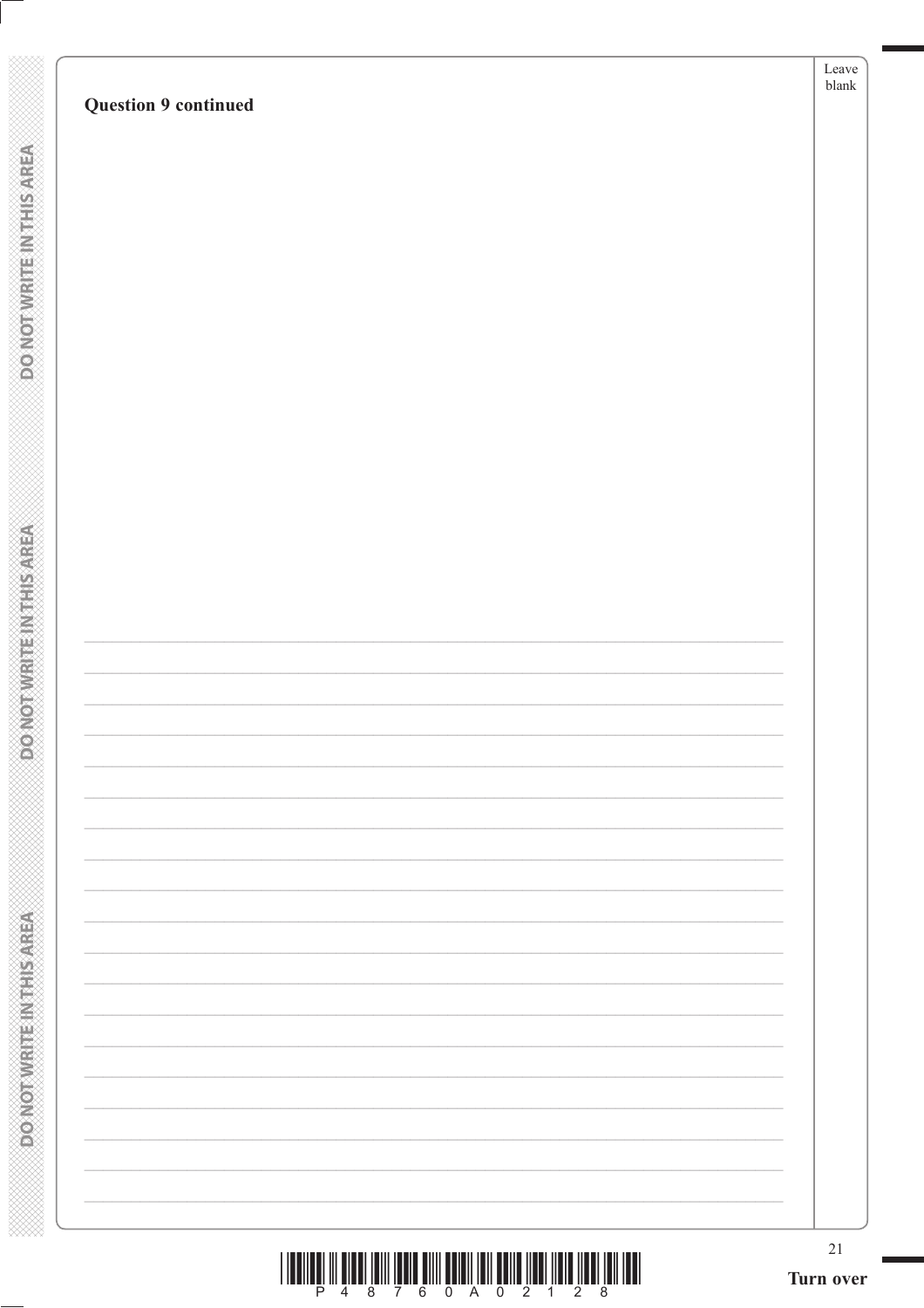|                             | Leave<br>blank |
|-----------------------------|----------------|
| <b>Question 9 continued</b> |                |
|                             |                |
|                             |                |
|                             |                |
|                             |                |
|                             |                |
|                             |                |
|                             |                |
|                             |                |
|                             |                |
|                             |                |
|                             |                |
|                             |                |
|                             |                |
|                             |                |
|                             |                |
|                             |                |
|                             |                |
|                             |                |
|                             |                |
|                             |                |
|                             |                |
|                             |                |
|                             |                |
|                             |                |
|                             |                |
|                             |                |
|                             |                |
|                             |                |
|                             |                |
|                             |                |
|                             |                |
|                             |                |
|                             |                |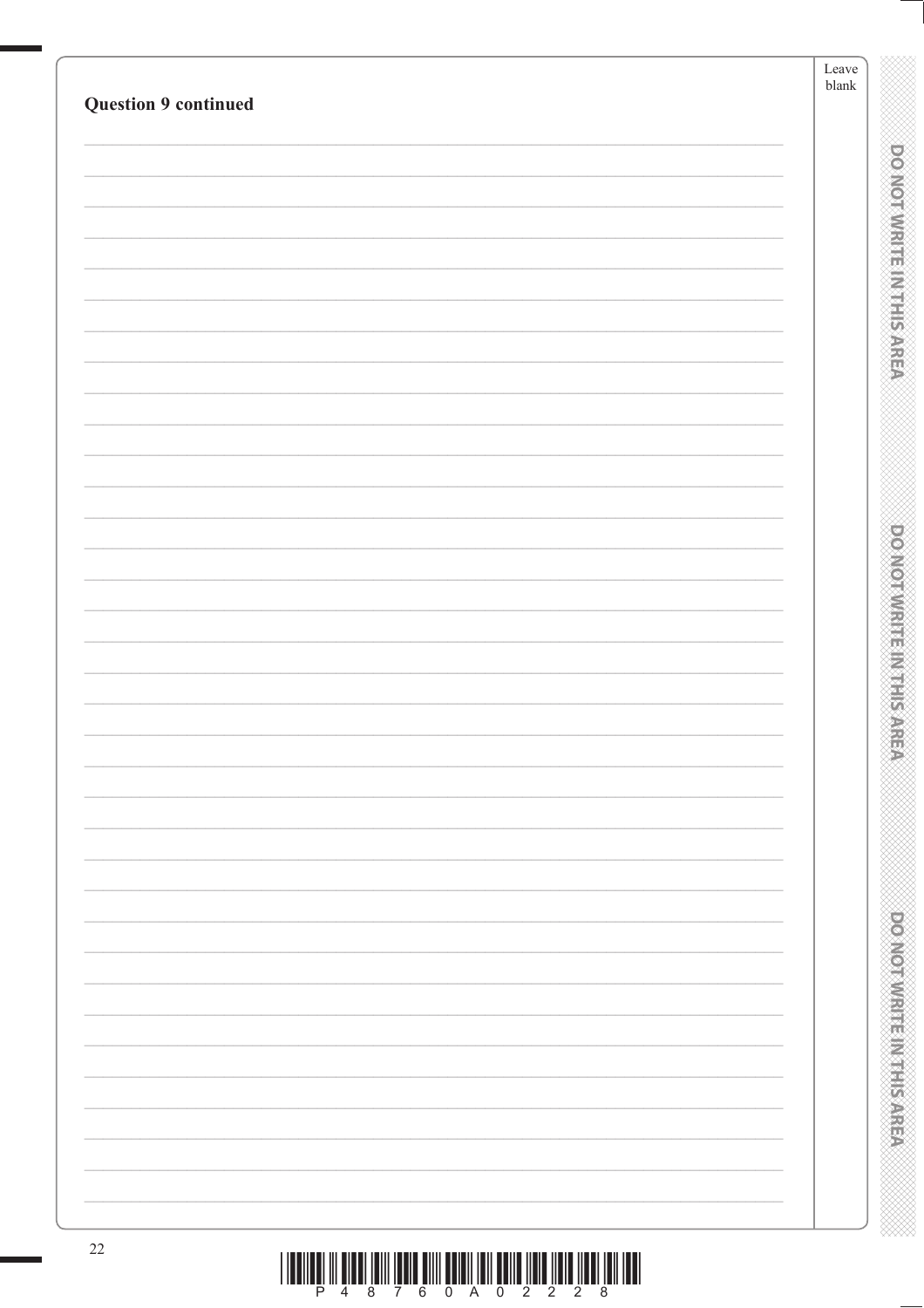| Q <sub>9</sub> |
|----------------|

**DOMOTWRITEINTHIS AREA** 

**DO NOT WRITE IN THIS AREA**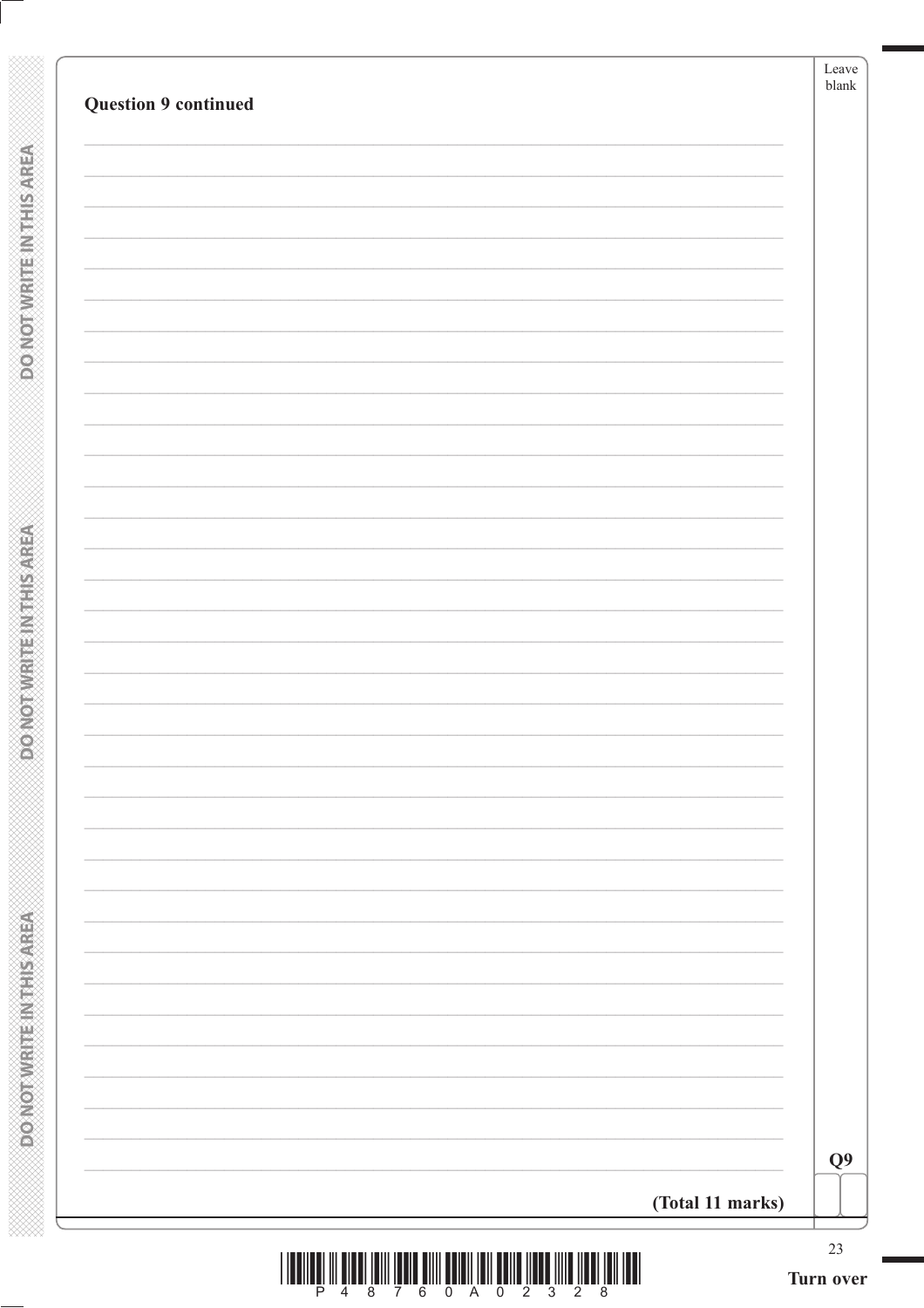



$$
f(x) = (2x - 5)^2 (x + 3)
$$

(a) Given that

- (i) the curve with equation  $y = f(x) k$ ,  $x \in \mathbb{R}$ , passes through the origin, find the value of the constant *k*,
- (ii) the curve with equation  $y = f(x + c)$ ,  $x \in \mathbb{R}$ , has a minimum point at the origin, find the value of the constant *c.*

$$
(\mathbf{3})
$$

**DO NOT WRITE IN THIS AREA DO NOT WRITE IN THIS AREA DO NOT WRITE IN THIS AREA DO NOT WRITE IN THIS AREA DO NOT WRITE IN THIS AREA DO NOT WRITE IN THE AREA DO NOT WRITE IN THE AREA DO NOT WRITE IN THIS AREA DO NOT WRITE IN** 

**DOMOI WRITER WITH SARE** 

**DOMOTIVIRITE IN THIS AREA** 

**DO NOTWRITE INSTEARED** 

Leave blank

(b) Show that  $f'(x) = 12x^2 - 16x - 35$ 

**(3)**

Points *A* and *B* are distinct points that lie on the curve  $y = f(x)$ .

The gradient of the curve at *A* is equal to the gradient of the curve at *B*.

Given that point *A* has *x* coordinate 3

(c) find the *x* coordinate of point *B*.

**(5)**

24  $\frac{1}{2}$   $\frac{1}{4}$   $\frac{1}{8}$   $\frac{1}{7}$   $\frac{1}{6}$   $\frac{1}{8}$   $\frac{1}{2}$   $\frac{1}{4}$   $\frac{1}{2}$   $\frac{1}{4}$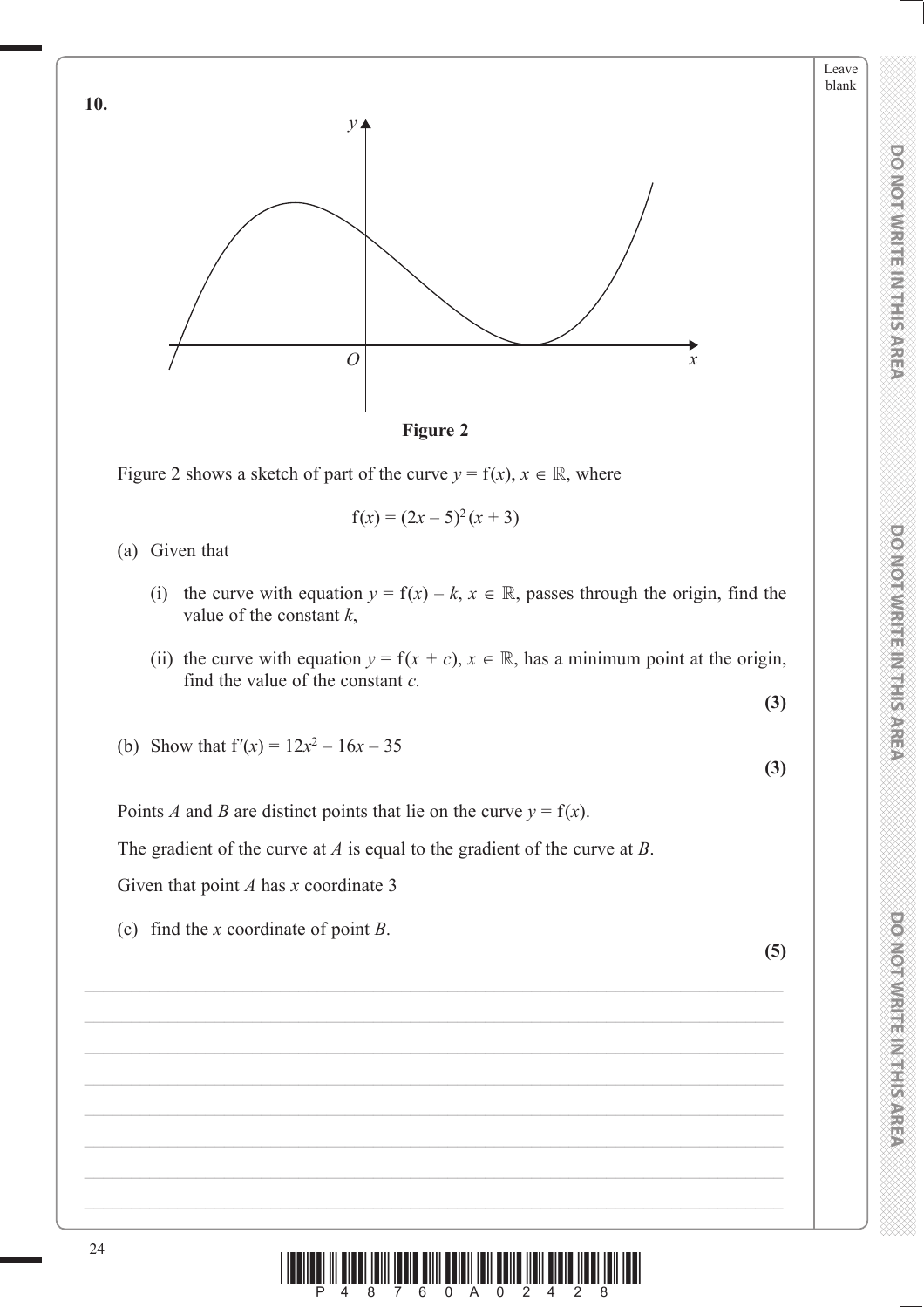**DOMOTWRITEINTHIS AREA** 

**ASSING THE IN THIS AREA**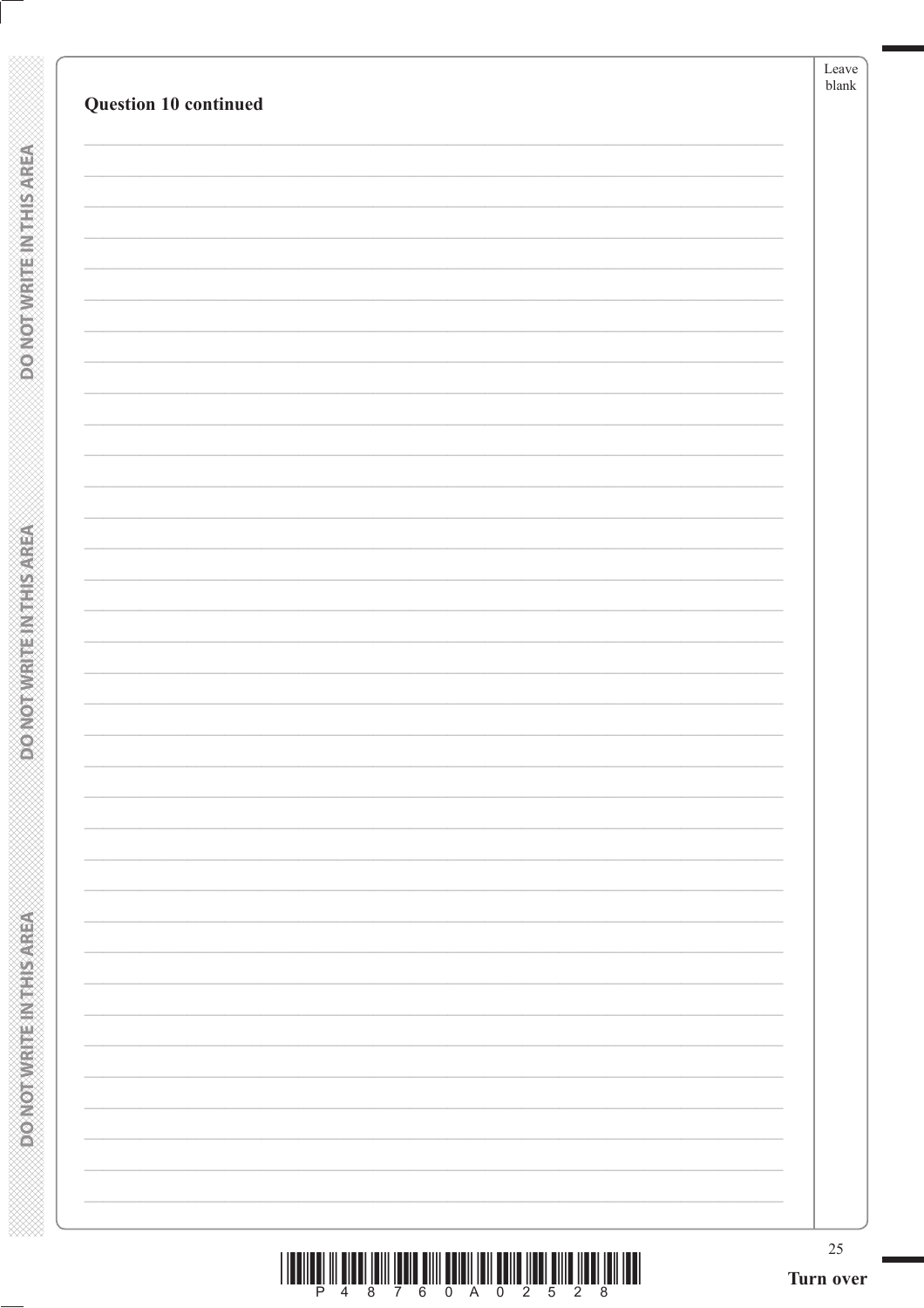| Question 10 continued | Leave<br>blank |                               |
|-----------------------|----------------|-------------------------------|
|                       |                |                               |
|                       |                |                               |
|                       |                | <b>DONOTWREE INTERNATIONS</b> |
|                       |                |                               |
|                       |                |                               |
|                       |                |                               |
|                       |                |                               |
|                       |                |                               |
|                       |                |                               |
|                       |                |                               |
|                       |                |                               |
|                       |                |                               |
|                       |                |                               |
|                       |                | <b>DOMOTOMY EEN MEETING</b>   |
|                       |                |                               |
|                       |                |                               |
|                       |                |                               |
|                       |                |                               |
|                       |                |                               |
|                       |                |                               |
|                       |                |                               |
|                       |                |                               |
|                       |                |                               |
|                       |                |                               |
|                       |                |                               |
|                       |                |                               |
|                       |                |                               |
|                       |                |                               |
|                       |                |                               |
|                       |                |                               |
|                       |                | <b>POWOTAWRED MEETING</b>     |
|                       |                |                               |
|                       |                |                               |
|                       |                |                               |
|                       |                |                               |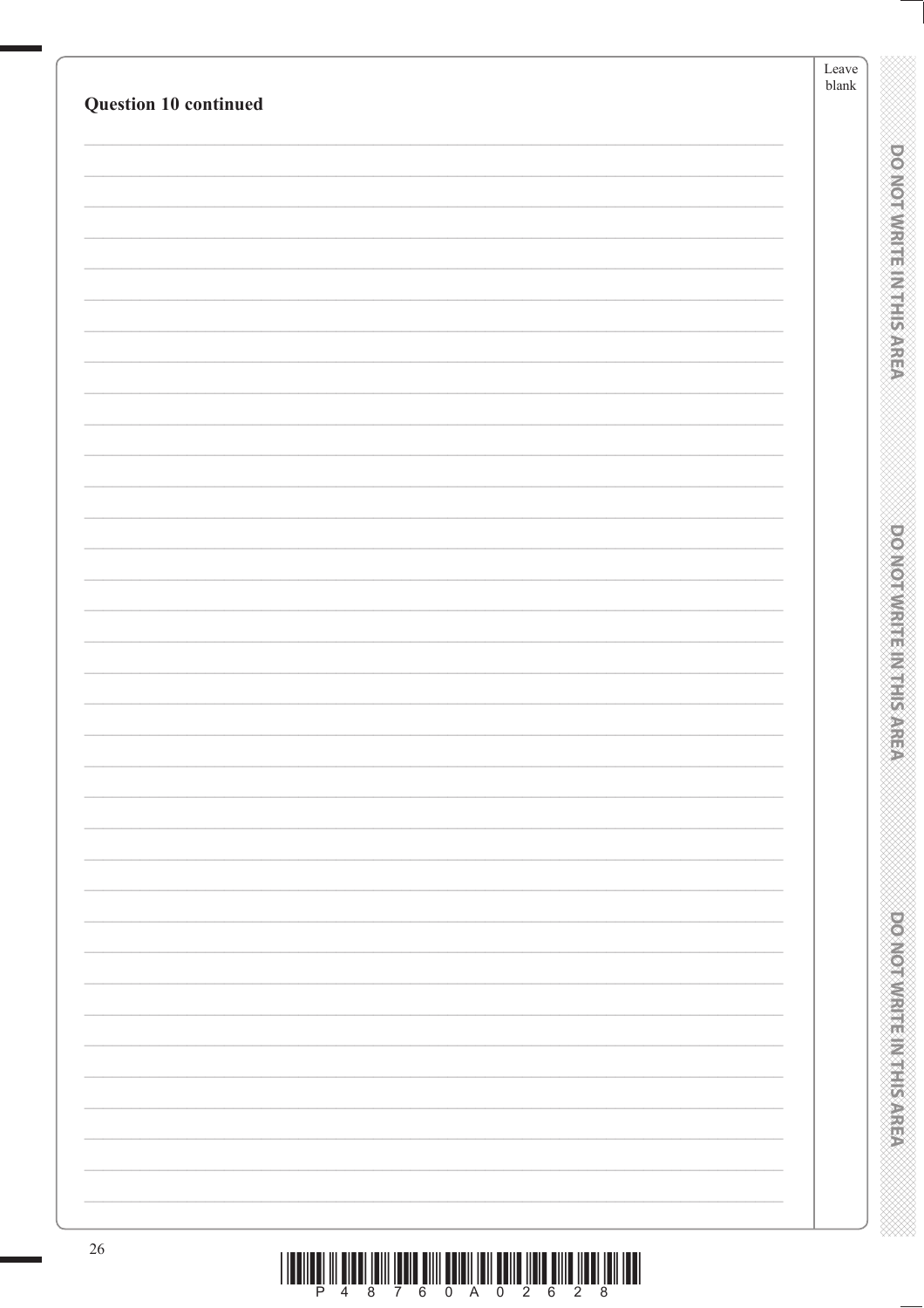|                       | Leave<br>$b$ lank |
|-----------------------|-------------------|
| Question 10 continued |                   |
|                       |                   |
|                       |                   |
|                       |                   |
|                       |                   |
|                       |                   |
|                       |                   |
|                       |                   |
|                       |                   |
|                       |                   |
|                       |                   |
|                       |                   |
|                       |                   |
|                       |                   |
|                       |                   |
|                       |                   |
|                       |                   |
|                       |                   |
|                       |                   |
|                       |                   |
|                       |                   |
|                       |                   |
|                       |                   |
|                       |                   |
|                       |                   |
|                       |                   |
|                       |                   |
|                       |                   |
|                       |                   |
|                       |                   |
|                       |                   |
|                       |                   |
|                       |                   |
|                       |                   |
|                       |                   |
|                       |                   |
|                       |                   |
|                       |                   |
|                       |                   |
|                       |                   |

**DOMOTWRITEINTHIS AREA** 

**ASSING THE IN THIS AREA**